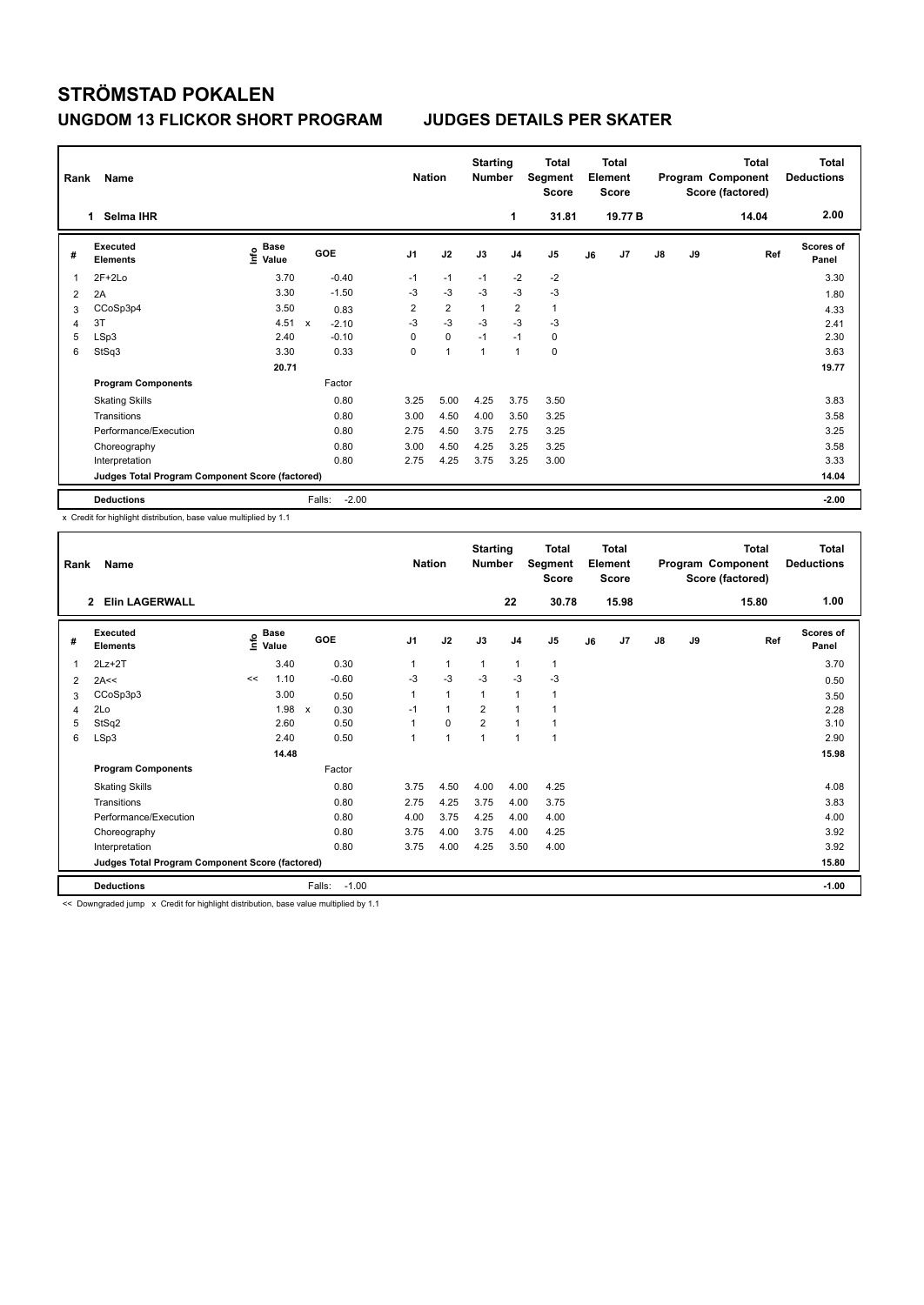| Rank | Name<br>Anja LIEDHOLM<br>3                      |         |                      |              |            |                          | <b>Nation</b>  | <b>Starting</b><br><b>Number</b> |                | Total<br>Segment<br><b>Score</b> |    | <b>Total</b><br>Element<br><b>Score</b> |               |    | <b>Total</b><br>Program Component<br>Score (factored) | <b>Total</b><br><b>Deductions</b> |
|------|-------------------------------------------------|---------|----------------------|--------------|------------|--------------------------|----------------|----------------------------------|----------------|----------------------------------|----|-----------------------------------------|---------------|----|-------------------------------------------------------|-----------------------------------|
|      |                                                 |         |                      |              |            |                          |                |                                  | 27             | 29.66                            |    | 14.88                                   |               |    | 14.78                                                 | 0.00                              |
| #    | Executed<br><b>Elements</b>                     | ١nf٥    | <b>Base</b><br>Value |              | <b>GOE</b> | J <sub>1</sub>           | J2             | J3                               | J <sub>4</sub> | J5                               | J6 | J7                                      | $\mathsf{J}8$ | J9 | Ref                                                   | <b>Scores of</b><br>Panel         |
|      | 2A                                              |         | 3.30                 |              | 0.33       | 0                        | $\mathbf 0$    | 1                                | $\overline{1}$ | $\mathbf{1}$                     |    |                                         |               |    |                                                       | 3.63                              |
| 2    | $1F^*$                                          | $\star$ | 0.00                 |              | 0.00       | $\overline{\phantom{a}}$ |                |                                  |                | ٠                                |    |                                         |               |    |                                                       | 0.00                              |
| 3    | LSp1                                            |         | 1.50                 |              | 0.17       | 0                        | $\mathbf{1}$   | 1                                | $\mathbf 0$    | 0                                |    |                                         |               |    |                                                       | 1.67                              |
| 4    | $2Lze+2T$                                       | e       | 3.08                 | $\mathsf{x}$ | $-0.40$    | $-2$                     | $-2$           | $-1$                             | $-1$           | $-1$                             |    |                                         |               |    |                                                       | 2.68                              |
| 5    | StSq3                                           |         | 3.30                 |              | 0.50       | 1                        | $\overline{2}$ | $\mathbf{1}$                     | $\mathbf{1}$   | $\mathbf{1}$                     |    |                                         |               |    |                                                       | 3.80                              |
| 6    | CCoSp3p4                                        |         | 3.50                 |              | $-0.40$    | $-2$                     | $-1$           | $-1$                             | $-2$           | $-1$                             |    |                                         |               |    |                                                       | 3.10                              |
|      |                                                 |         | 14.68                |              |            |                          |                |                                  |                |                                  |    |                                         |               |    |                                                       | 14.88                             |
|      | <b>Program Components</b>                       |         |                      |              | Factor     |                          |                |                                  |                |                                  |    |                                         |               |    |                                                       |                                   |
|      | <b>Skating Skills</b>                           |         |                      |              | 0.80       | 3.50                     | 4.50           | 4.00                             | 3.75           | 3.75                             |    |                                         |               |    |                                                       | 3.83                              |
|      | Transitions                                     |         |                      |              | 0.80       | 3.25                     | 4.25           | 3.50                             | 3.25           | 3.25                             |    |                                         |               |    |                                                       | 3.33                              |
|      | Performance/Execution                           |         |                      |              | 0.80       | 3.75                     | 4.50           | 4.00                             | 3.25           | 3.50                             |    |                                         |               |    |                                                       | 3.75                              |
|      | Choreography                                    |         |                      |              | 0.80       | 3.50                     | 4.50           | 4.25                             | 3.50           | 3.75                             |    |                                         |               |    |                                                       | 3.83                              |
|      | Interpretation                                  |         |                      |              | 0.80       | 3.75                     | 4.50           | 4.00                             | 3.50           | 3.50                             |    |                                         |               |    |                                                       | 3.75                              |
|      | Judges Total Program Component Score (factored) |         |                      |              |            |                          |                |                                  |                |                                  |    |                                         |               |    |                                                       | 14.78                             |
|      | <b>Deductions</b>                               |         |                      |              |            |                          |                |                                  |                |                                  |    |                                         |               |    |                                                       | 0.00                              |

\* Invalid element x Credit for highlight distribution, base value multiplied by 1.1 e Wrong edge

| Rank | Name<br><b>Tina PROGOULAKIS</b><br>4            |                           |                                      |                | <b>Nation</b> | <b>Starting</b><br><b>Number</b> |                | <b>Total</b><br>Segment<br><b>Score</b> |    | <b>Total</b><br>Element<br><b>Score</b> |               |    | <b>Total</b><br>Program Component<br>Score (factored) | Total<br><b>Deductions</b> |
|------|-------------------------------------------------|---------------------------|--------------------------------------|----------------|---------------|----------------------------------|----------------|-----------------------------------------|----|-----------------------------------------|---------------|----|-------------------------------------------------------|----------------------------|
|      |                                                 |                           |                                      |                |               |                                  | 23             | 29.36                                   |    | 15.22                                   |               |    | 14.14                                                 | 0.00                       |
| #    | Executed<br><b>Elements</b>                     | <b>Base</b><br>۴<br>Value | GOE                                  | J <sub>1</sub> | J2            | J3                               | J <sub>4</sub> | J <sub>5</sub>                          | J6 | J7                                      | $\mathsf{J}8$ | J9 | Ref                                                   | <b>Scores of</b><br>Panel  |
| 1    | 2Lz                                             | 2.10                      | $-0.60$                              | $-2$           | $-2$          | $-2$                             | $-2$           | $-1$                                    |    |                                         |               |    |                                                       | 1.50                       |
| 2    | 2A                                              | 3.30                      | 0.00                                 | 0              | 0             | $-1$                             | 0              | 0                                       |    |                                         |               |    |                                                       | 3.30                       |
| 3    | CCoSp3p2                                        | 2.50                      | 0.00                                 | $\Omega$       | 0             | $-1$                             | $\mathbf{1}$   | 0                                       |    |                                         |               |    |                                                       | 2.50                       |
| 4    | StSq2                                           | 2.60                      | 0.00                                 | 0              | $\Omega$      | $\Omega$                         | $\mathbf 0$    | 1                                       |    |                                         |               |    |                                                       | 2.60                       |
| 5    | $2F+2T$                                         | 3.52                      | $-0.30$<br>$\boldsymbol{\mathsf{x}}$ | $-1$           | $-1$          | $\Omega$                         | $-1$           | $-1$                                    |    |                                         |               |    |                                                       | 3.22                       |
| 6    | LSp3                                            | 2.40                      | $-0.30$                              | $-1$           | $-1$          | $-1$                             | $-1$           | $-1$                                    |    |                                         |               |    |                                                       | 2.10                       |
|      |                                                 | 16.42                     |                                      |                |               |                                  |                |                                         |    |                                         |               |    |                                                       | 15.22                      |
|      | <b>Program Components</b>                       |                           | Factor                               |                |               |                                  |                |                                         |    |                                         |               |    |                                                       |                            |
|      | <b>Skating Skills</b>                           |                           | 0.80                                 | 3.00           | 4.00          | 3.75                             | 3.25           | 4.00                                    |    |                                         |               |    |                                                       | 3.67                       |
|      | Transitions                                     |                           | 0.80                                 | 2.50           | 3.75          | 3.00                             | 3.25           | 3.75                                    |    |                                         |               |    |                                                       | 3.33                       |
|      | Performance/Execution                           |                           | 0.80                                 | 3.00           | 4.25          | 3.75                             | 3.25           | 4.00                                    |    |                                         |               |    |                                                       | 3.67                       |
|      | Choreography                                    |                           | 0.80                                 | 2.75           | 4.50          | 3.00                             | 3.50           | 4.00                                    |    |                                         |               |    |                                                       | 3.50                       |
|      | Interpretation                                  |                           | 0.80                                 | 3.00           | 4.00          | 3.25                             | 3.50           | 3.75                                    |    |                                         |               |    |                                                       | 3.50                       |
|      | Judges Total Program Component Score (factored) |                           |                                      |                |               |                                  |                |                                         |    |                                         |               |    |                                                       | 14.14                      |
|      | <b>Deductions</b>                               |                           |                                      |                |               |                                  |                |                                         |    |                                         |               |    |                                                       | 0.00                       |

x Credit for highlight distribution, base value multiplied by 1.1 ! Not clear edge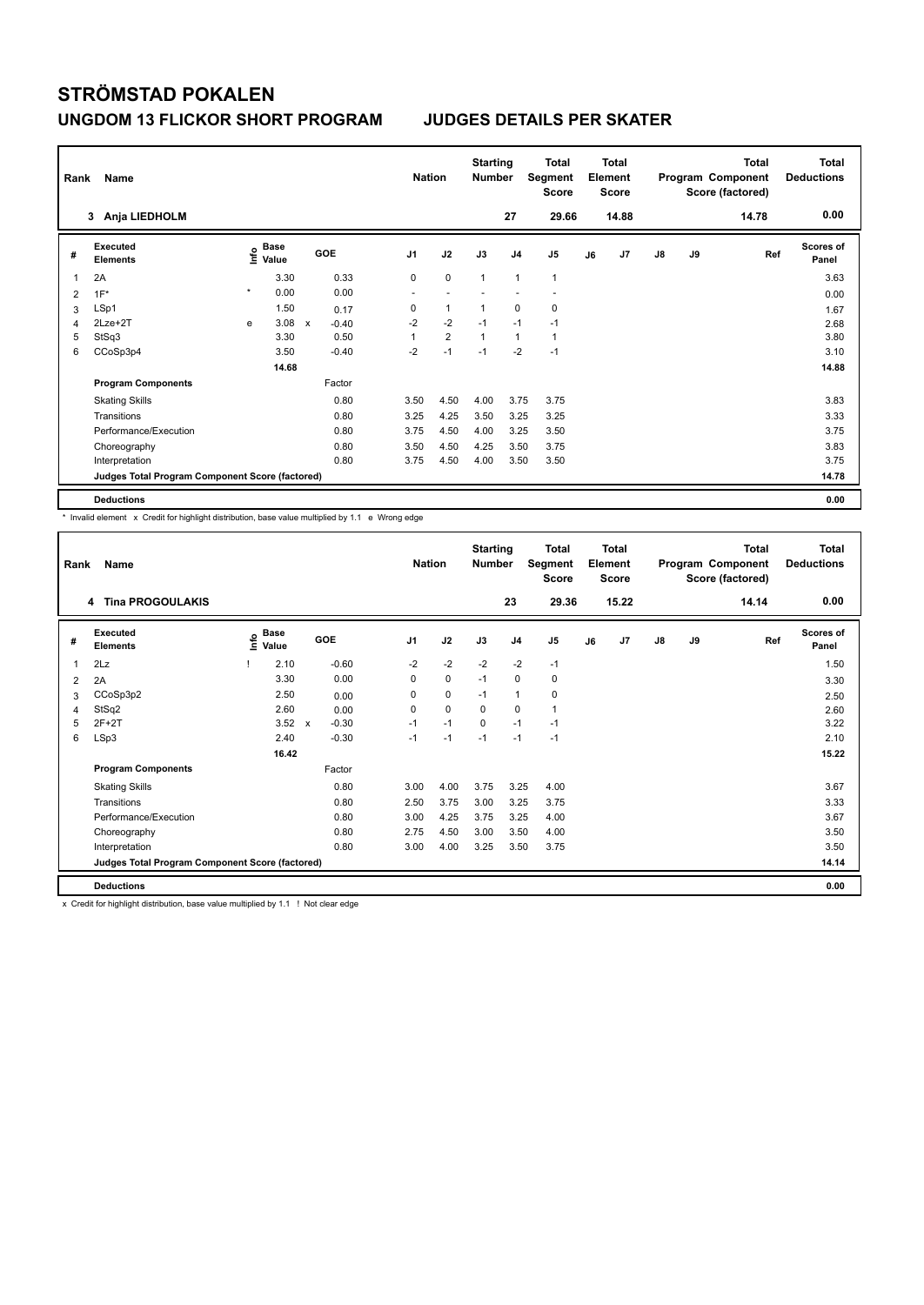| Rank | Name<br><b>Emelie NORDQVIST</b><br>5            |                              |                                      | <b>Nation</b>  |                | <b>Starting</b><br><b>Number</b> | 14             | Total<br>Segment<br><b>Score</b><br>29.35 |    | <b>Total</b><br>Element<br><b>Score</b><br>15.55 |               |    | <b>Total</b><br>Program Component<br>Score (factored)<br>14.80 | Total<br><b>Deductions</b><br>1.00 |
|------|-------------------------------------------------|------------------------------|--------------------------------------|----------------|----------------|----------------------------------|----------------|-------------------------------------------|----|--------------------------------------------------|---------------|----|----------------------------------------------------------------|------------------------------------|
| #    | Executed<br><b>Elements</b>                     | <b>Base</b><br>١nf٥<br>Value | GOE                                  | J <sub>1</sub> | J2             | J3                               | J <sub>4</sub> | J5                                        | J6 | J <sub>7</sub>                                   | $\mathsf{J}8$ | J9 | Ref                                                            | <b>Scores of</b><br>Panel          |
| 1    | $1A^*$                                          | $\star$<br>0.00              | 0.00                                 |                |                |                                  |                | $\overline{\phantom{a}}$                  |    |                                                  |               |    |                                                                | 0.00                               |
| 2    | LSp4                                            | 2.70                         | 1.00                                 | $\overline{2}$ | $\mathbf{1}$   | $\overline{2}$                   | $\overline{2}$ | $\overline{2}$                            |    |                                                  |               |    |                                                                | 3.70                               |
| 3    | StSq3                                           | 3.30                         | 0.67                                 | $\overline{2}$ | $\overline{1}$ | $\overline{2}$                   | $\mathbf{1}$   | 1                                         |    |                                                  |               |    |                                                                | 3.97                               |
| 4    | 2Lz                                             | 2.31                         | $\boldsymbol{\mathsf{x}}$<br>$-0.90$ | $-3$           | $-3$           | $-3$                             | $-3$           | $-3$                                      |    |                                                  |               |    |                                                                | 1.41                               |
| 5    | $2F+2Lo$                                        | 4.07                         | $-0.60$<br>$\boldsymbol{\mathsf{x}}$ | $-2$           | $-1$           | $-2$                             | $-2$           | $-2$                                      |    |                                                  |               |    |                                                                | 3.47                               |
| 6    | CCoSp3p3                                        | 3.00                         | 0.00                                 | 0              | $\mathbf 0$    | $\pmb{0}$                        | $\pmb{0}$      | 0                                         |    |                                                  |               |    |                                                                | 3.00                               |
|      |                                                 | 15.38                        |                                      |                |                |                                  |                |                                           |    |                                                  |               |    |                                                                | 15.55                              |
|      | <b>Program Components</b>                       |                              | Factor                               |                |                |                                  |                |                                           |    |                                                  |               |    |                                                                |                                    |
|      | <b>Skating Skills</b>                           |                              | 0.80                                 | 3.75           | 4.50           | 4.25                             | 4.00           | 4.25                                      |    |                                                  |               |    |                                                                | 4.17                               |
|      | Transitions                                     |                              | 0.80                                 | 3.25           | 3.50           | 3.75                             | 3.25           | 3.25                                      |    |                                                  |               |    |                                                                | 3.33                               |
|      | Performance/Execution                           |                              | 0.80                                 | 4.00           | 4.00           | 3.75                             | 3.50           | 3.50                                      |    |                                                  |               |    |                                                                | 3.75                               |
|      | Choreography                                    |                              | 0.80                                 | 3.50           | 3.25           | 4.50                             | 3.75           | 3.75                                      |    |                                                  |               |    |                                                                | 3.67                               |
|      | Interpretation                                  |                              | 0.80                                 | 3.75           | 3.50           | 4.00                             | 3.00           | 3.50                                      |    |                                                  |               |    |                                                                | 3.58                               |
|      | Judges Total Program Component Score (factored) |                              |                                      |                |                |                                  |                |                                           |    |                                                  |               |    |                                                                | 14.80                              |
|      | <b>Deductions</b>                               |                              | $-1.00$<br>Falls:                    |                |                |                                  |                |                                           |    |                                                  |               |    |                                                                | $-1.00$                            |

\* Invalid element x Credit for highlight distribution, base value multiplied by 1.1

| Rank | Name                                            | <b>Nation</b> |                      | <b>Starting</b><br><b>Number</b> |                | <b>Total</b><br>Segment<br><b>Score</b> |             | <b>Total</b><br>Element<br><b>Score</b> |                |    | <b>Total</b><br>Program Component<br>Score (factored) | Total<br><b>Deductions</b> |    |       |                           |
|------|-------------------------------------------------|---------------|----------------------|----------------------------------|----------------|-----------------------------------------|-------------|-----------------------------------------|----------------|----|-------------------------------------------------------|----------------------------|----|-------|---------------------------|
|      | <b>Matilda LUNDIN</b><br>6                      |               |                      |                                  |                |                                         |             | 16                                      | 27.86          |    | 14.60                                                 |                            |    | 13.26 | 0.00                      |
| #    | Executed<br><b>Elements</b>                     | ۴             | <b>Base</b><br>Value | GOE                              | J <sub>1</sub> | J2                                      | J3          | J <sub>4</sub>                          | J <sub>5</sub> | J6 | J7                                                    | J8                         | J9 | Ref   | <b>Scores of</b><br>Panel |
| 1    | 2A<<                                            | <<            | 1.10                 | $-0.60$                          | $-3$           | $-3$                                    | $-3$        | $-3$                                    | $-3$           |    |                                                       |                            |    |       | 0.50                      |
| 2    | 2Lz+2Lo                                         |               | 3.90                 | 0.00                             | 0              | $-1$                                    | 0           | $\mathbf{1}$                            | 0              |    |                                                       |                            |    |       | 3.90                      |
| 3    | CCoSp3p3                                        |               | 3.00                 | 0.00                             | 1              | 0                                       | $\mathbf 0$ | $-1$                                    | 0              |    |                                                       |                            |    |       | 3.00                      |
| 4    | 2F                                              |               | 1.90                 | 0.30                             | 2              | $\mathbf{1}$                            | 1           | $\mathbf{1}$                            | 0              |    |                                                       |                            |    |       | 2.20                      |
| 5    | LSp3                                            |               | 2.40                 | 0.00                             | $\Omega$       | 0                                       | $\Omega$    | $\mathbf 0$                             | $-1$           |    |                                                       |                            |    |       | 2.40                      |
| 6    | StSq2                                           |               | 2.60                 | 0.00                             | 0              | 0                                       | $-1$        | $\mathbf{1}$                            | 0              |    |                                                       |                            |    |       | 2.60                      |
|      |                                                 |               | 14.90                |                                  |                |                                         |             |                                         |                |    |                                                       |                            |    |       | 14.60                     |
|      | <b>Program Components</b>                       |               |                      | Factor                           |                |                                         |             |                                         |                |    |                                                       |                            |    |       |                           |
|      | <b>Skating Skills</b>                           |               |                      | 0.80                             | 3.25           | 3.50                                    | 3.50        | 3.50                                    | 3.50           |    |                                                       |                            |    |       | 3.50                      |
|      | Transitions                                     |               |                      | 0.80                             | 3.00           | 3.00                                    | 2.75        | 3.75                                    | 3.25           |    |                                                       |                            |    |       | 3.08                      |
|      | Performance/Execution                           |               |                      | 0.80                             | 3.00           | 3.25                                    | 3.00        | 3.50                                    | 3.25           |    |                                                       |                            |    |       | 3.17                      |
|      | Choreography                                    |               |                      | 0.80                             | 3.00           | 3.50                                    | 3.50        | 4.00                                    | 3.50           |    |                                                       |                            |    |       | 3.50                      |
|      | Interpretation                                  |               |                      | 0.80                             | 3.25           | 4.00                                    | 3.00        | 3.75                                    | 3.00           |    |                                                       |                            |    |       | 3.33                      |
|      | Judges Total Program Component Score (factored) |               |                      |                                  |                |                                         |             |                                         |                |    |                                                       |                            |    |       | 13.26                     |
|      | <b>Deductions</b>                               |               |                      |                                  |                |                                         |             |                                         |                |    |                                                       |                            |    |       | 0.00                      |

<< Downgraded jump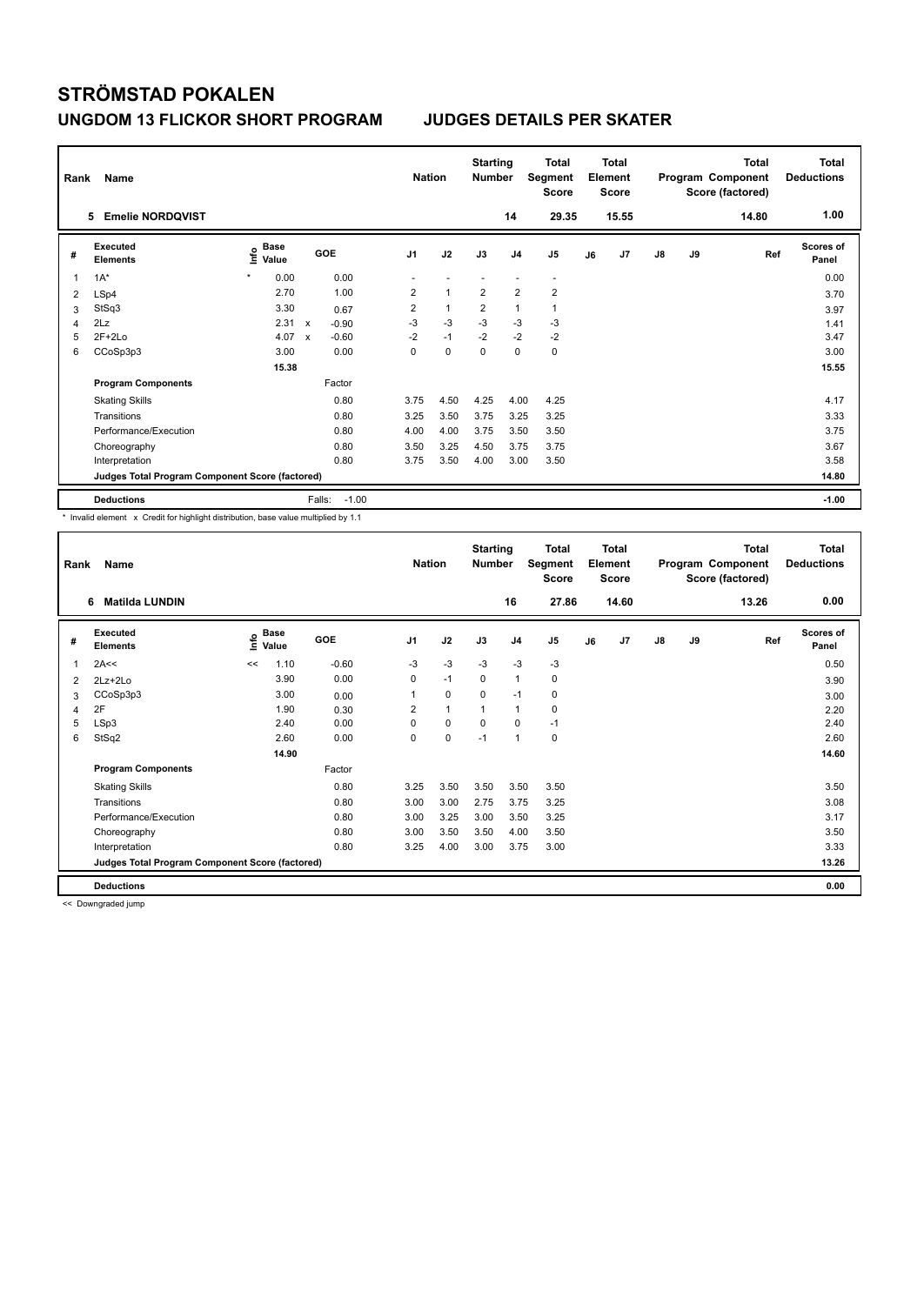| Rank | Name<br><b>Emma ANDERSSON</b><br>7              |      |               |         |                | <b>Nation</b> | <b>Starting</b><br><b>Number</b> |                | Total<br>Segment<br><b>Score</b> |    | <b>Total</b><br>Element<br><b>Score</b> |               |    | <b>Total</b><br>Program Component<br>Score (factored) | <b>Total</b><br><b>Deductions</b> |
|------|-------------------------------------------------|------|---------------|---------|----------------|---------------|----------------------------------|----------------|----------------------------------|----|-----------------------------------------|---------------|----|-------------------------------------------------------|-----------------------------------|
|      |                                                 |      |               |         |                |               |                                  | 10             | 27.63                            |    | 14.23                                   |               |    | 13.40                                                 | 0.00                              |
| #    | Executed<br><b>Elements</b>                     | ١nf٥ | Base<br>Value | GOE     | J <sub>1</sub> | J2            | J3                               | J <sub>4</sub> | J <sub>5</sub>                   | J6 | J7                                      | $\mathsf{J}8$ | J9 | Ref                                                   | Scores of<br>Panel                |
| 1    | $2Lz+2Lo$                                       |      | 3.90          | $-0.10$ | 0              | $-1$          | 0                                | $-1$           | 0                                |    |                                         |               |    |                                                       | 3.80                              |
| 2    | 2A<<                                            | <<   | 1.10          | $-0.60$ | $-3$           | $-3$          | $-3$                             | $-3$           | $-3$                             |    |                                         |               |    |                                                       | 0.50                              |
| 3    | LSp3                                            |      | 2.40          | 0.50    | 1              | $\mathbf{1}$  | $\overline{1}$                   | $\overline{2}$ | $\mathbf{1}$                     |    |                                         |               |    |                                                       | 2.90                              |
| 4    | 2F                                              |      | 1.90          | 0.00    | 0              | $\Omega$      | $\mathbf{1}$                     | $\Omega$       | 0                                |    |                                         |               |    |                                                       | 1.90                              |
| 5    | StSq1                                           |      | 1.80          | 0.33    | 0              | $\mathbf{1}$  | 0                                | $\mathbf{1}$   | $\mathbf{1}$                     |    |                                         |               |    |                                                       | 2.13                              |
| 6    | CCoSp3p3                                        |      | 3.00          | 0.00    | 0              | $\mathbf 0$   | $\Omega$                         | $\Omega$       | $\mathbf 0$                      |    |                                         |               |    |                                                       | 3.00                              |
|      |                                                 |      | 14.10         |         |                |               |                                  |                |                                  |    |                                         |               |    |                                                       | 14.23                             |
|      | <b>Program Components</b>                       |      |               | Factor  |                |               |                                  |                |                                  |    |                                         |               |    |                                                       |                                   |
|      | <b>Skating Skills</b>                           |      |               | 0.80    | 3.00           | 4.50          | 3.75                             | 4.00           | 3.75                             |    |                                         |               |    |                                                       | 3.83                              |
|      | Transitions                                     |      |               | 0.80    | 2.75           | 3.50          | 3.50                             | 3.50           | 3.25                             |    |                                         |               |    |                                                       | 3.42                              |
|      | Performance/Execution                           |      |               | 0.80    | 2.75           | 3.25          | 3.25                             | 3.50           | 3.00                             |    |                                         |               |    |                                                       | 3.17                              |
|      | Choreography                                    |      |               | 0.80    | 2.75           | 3.25          | 3.50                             | 3.25           | 3.25                             |    |                                         |               |    |                                                       | 3.25                              |
|      | Interpretation                                  |      |               | 0.80    | 2.50           | 3.25          | 3.50                             | 3.00           | 3.00                             |    |                                         |               |    |                                                       | 3.08                              |
|      | Judges Total Program Component Score (factored) |      |               |         |                |               |                                  |                |                                  |    |                                         |               |    |                                                       | 13.40                             |
|      | <b>Deductions</b>                               |      |               |         |                |               |                                  |                |                                  |    |                                         |               |    |                                                       | 0.00                              |

<< Downgraded jump

| Rank | Name<br><b>Tuva SILVERBORN</b><br>8             |                           |                         |                | <b>Nation</b> | <b>Starting</b><br><b>Number</b> |                | <b>Total</b><br>Segment<br><b>Score</b> |    | <b>Total</b><br>Element<br><b>Score</b> |               |    | <b>Total</b><br>Program Component<br>Score (factored) | <b>Total</b><br><b>Deductions</b> |
|------|-------------------------------------------------|---------------------------|-------------------------|----------------|---------------|----------------------------------|----------------|-----------------------------------------|----|-----------------------------------------|---------------|----|-------------------------------------------------------|-----------------------------------|
|      |                                                 |                           |                         |                |               |                                  | 17             | 27.44                                   |    | 14.16                                   |               |    | 13.28                                                 | 0.00                              |
| #    | <b>Executed</b><br><b>Elements</b>              | <b>Base</b><br>۴<br>Value | <b>GOE</b>              | J <sub>1</sub> | J2            | J3                               | J <sub>4</sub> | J <sub>5</sub>                          | J6 | J7                                      | $\mathsf{J}8$ | J9 | Ref                                                   | <b>Scores of</b><br>Panel         |
| 1    | $A^*$                                           | $\star$<br>0.00           | 0.00                    |                |               |                                  |                |                                         |    |                                         |               |    |                                                       | 0.00                              |
| 2    | CCoSp3p3                                        | 3.00                      | 0.00                    | 0              | $\mathbf 0$   | $-1$                             | 0              | 0                                       |    |                                         |               |    |                                                       | 3.00                              |
| 3    | 2F                                              | 1.90                      | $-0.30$                 |                | $-2$          | $-2$                             | $-1$           | 0                                       |    |                                         |               |    |                                                       | 1.60                              |
| 4    | StSq3                                           | 3.30                      | 0.00                    | 0              | $\mathbf{1}$  | 0                                | 0              | 0                                       |    |                                         |               |    |                                                       | 3.30                              |
| 5    | 2Lo+2Lo                                         | 3.96                      | $-0.10$<br>$\mathsf{x}$ | $\Omega$       | 0             | $-1$                             | $-1$           | 0                                       |    |                                         |               |    |                                                       | 3.86                              |
| 6    | LSp2                                            | 1.90                      | 0.50                    | 1              | $\mathbf{1}$  | 1                                | $\mathbf{1}$   | 0                                       |    |                                         |               |    |                                                       | 2.40                              |
|      |                                                 | 14.06                     |                         |                |               |                                  |                |                                         |    |                                         |               |    |                                                       | 14.16                             |
|      | <b>Program Components</b>                       |                           | Factor                  |                |               |                                  |                |                                         |    |                                         |               |    |                                                       |                                   |
|      | <b>Skating Skills</b>                           |                           | 0.80                    | 3.25           | 3.75          | 3.50                             | 3.50           | 3.50                                    |    |                                         |               |    |                                                       | 3.50                              |
|      | Transitions                                     |                           | 0.80                    | 2.75           | 3.25          | 3.25                             | 3.25           | 3.25                                    |    |                                         |               |    |                                                       | 3.25                              |
|      | Performance/Execution                           |                           | 0.80                    | 3.00           | 4.25          | 3.25                             | 3.00           | 3.50                                    |    |                                         |               |    |                                                       | 3.25                              |
|      | Choreography                                    |                           | 0.80                    | 3.00           | 4.50          | 3.50                             | 3.25           | 3.50                                    |    |                                         |               |    |                                                       | 3.42                              |
|      | Interpretation                                  |                           | 0.80                    | 3.00           | 3.75          | 3.00                             | 3.25           | 3.25                                    |    |                                         |               |    |                                                       | 3.17                              |
|      | Judges Total Program Component Score (factored) |                           |                         |                |               |                                  |                |                                         |    |                                         |               |    |                                                       | 13.28                             |
|      | <b>Deductions</b>                               |                           |                         |                |               |                                  |                |                                         |    |                                         |               |    |                                                       | 0.00                              |

\* Invalid element x Credit for highlight distribution, base value multiplied by 1.1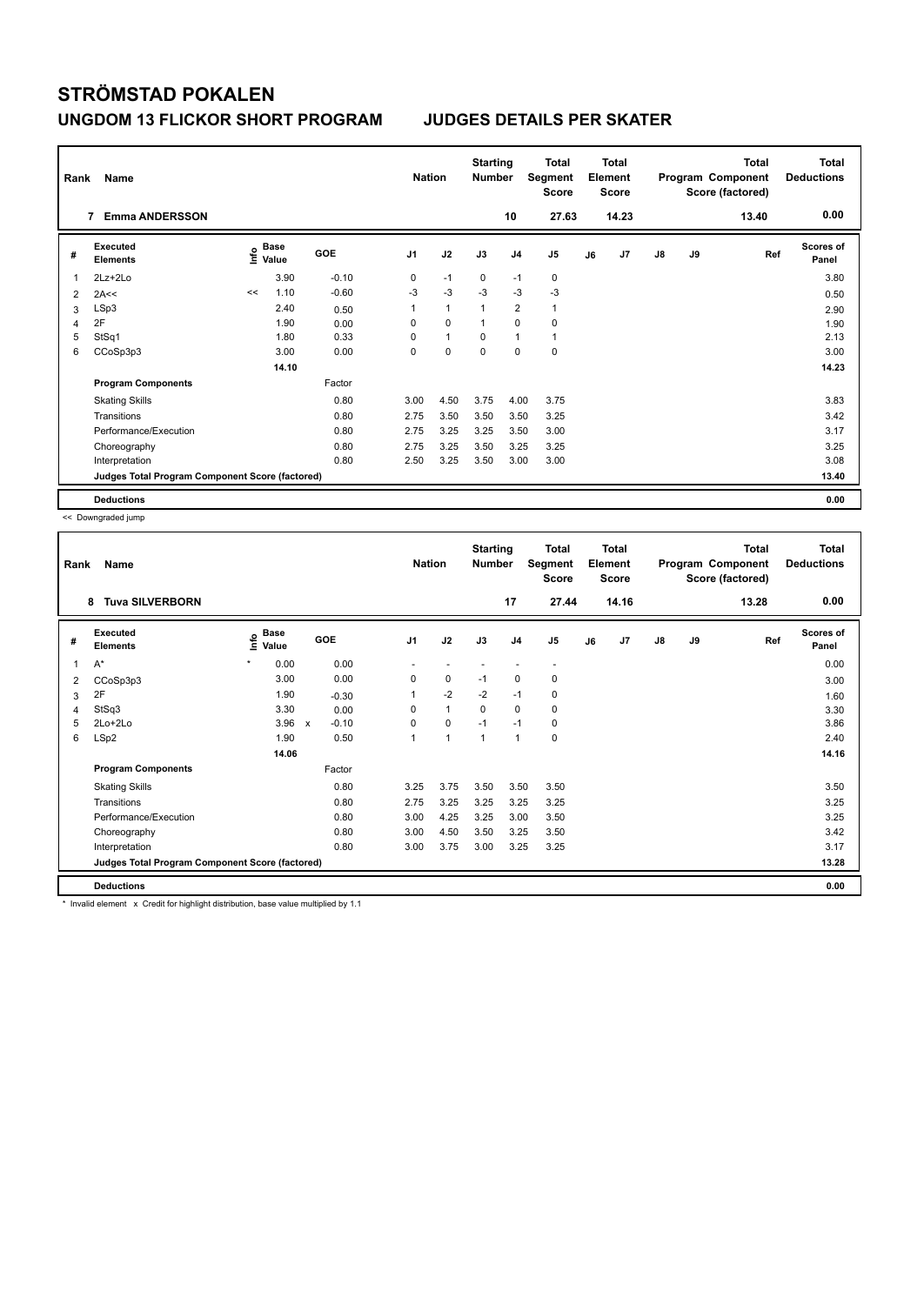| Rank           | Name                                            | <b>Nation</b> |                      | <b>Starting</b><br><b>Number</b> |                | Total<br>Segment<br><b>Score</b> |              | <b>Total</b><br>Element<br><b>Score</b> |                |    | <b>Total</b><br>Program Component<br>Score (factored) | <b>Total</b><br><b>Deductions</b> |    |       |                           |
|----------------|-------------------------------------------------|---------------|----------------------|----------------------------------|----------------|----------------------------------|--------------|-----------------------------------------|----------------|----|-------------------------------------------------------|-----------------------------------|----|-------|---------------------------|
|                | <b>Wilma LIND</b><br>9                          |               |                      |                                  |                |                                  |              | 5                                       | 27.04          |    | 13.20                                                 |                                   |    | 13.84 | 0.00                      |
| #              | Executed<br><b>Elements</b>                     | ١nf٥          | <b>Base</b><br>Value | GOE                              | J <sub>1</sub> | J2                               | J3           | J <sub>4</sub>                          | J <sub>5</sub> | J6 | J7                                                    | $\mathsf{J}8$                     | J9 | Ref   | <b>Scores of</b><br>Panel |
| 1              | 2A<<                                            | <<            | 1.10                 | $-0.60$                          | $-3$           | $-3$                             | $-3$         | $-3$                                    | $-3$           |    |                                                       |                                   |    |       | 0.50                      |
| $\overline{2}$ | $2Lz + 2T$                                      |               | 3.40                 | 0.00                             | 0              | $\mathbf 0$                      | $\mathbf 0$  | $-1$                                    | $\pmb{0}$      |    |                                                       |                                   |    |       | 3.40                      |
| 3              | LSp1                                            |               | 1.50                 | $-0.10$                          | 0              | 0                                | 0            | $-1$                                    | $-1$           |    |                                                       |                                   |    |       | 1.40                      |
| 4              | 2F                                              |               | 1.90                 | 0.20                             | 1              | $\mathbf 0$                      | $\mathbf{1}$ | $\overline{1}$                          | 0              |    |                                                       |                                   |    |       | 2.10                      |
| 5              | StSq1                                           |               | 1.80                 | 0.33                             | 0              | $\mathbf{1}$                     | $\Omega$     | 1                                       | $\mathbf{1}$   |    |                                                       |                                   |    |       | 2.13                      |
| 6              | CCoSp3p4                                        |               | 3.50                 | 0.17                             | 0              | $\overline{2}$                   | $\mathbf 0$  | 1                                       | $\mathbf 0$    |    |                                                       |                                   |    |       | 3.67                      |
|                |                                                 |               | 13.20                |                                  |                |                                  |              |                                         |                |    |                                                       |                                   |    |       | 13.20                     |
|                | <b>Program Components</b>                       |               |                      | Factor                           |                |                                  |              |                                         |                |    |                                                       |                                   |    |       |                           |
|                | <b>Skating Skills</b>                           |               |                      | 0.80                             | 3.00           | 4.25                             | 3.75         | 3.50                                    | 3.50           |    |                                                       |                                   |    |       | 3.58                      |
|                | Transitions                                     |               |                      | 0.80                             | 2.75           | 3.50                             | 3.50         | 3.25                                    | 3.25           |    |                                                       |                                   |    |       | 3.33                      |
|                | Performance/Execution                           |               |                      | 0.80                             | 3.25           | 4.75                             | 3.50         | 3.75                                    | 3.50           |    |                                                       |                                   |    |       | 3.58                      |
|                | Choreography                                    |               |                      | 0.80                             | 3.00           | 4.50                             | 3.75         | 3.25                                    | 3.50           |    |                                                       |                                   |    |       | 3.50                      |
|                | Interpretation                                  |               |                      | 0.80                             | 3.25           | 4.50                             | 3.25         | 3.50                                    | 3.25           |    |                                                       |                                   |    |       | 3.33                      |
|                | Judges Total Program Component Score (factored) |               |                      |                                  |                |                                  |              |                                         |                |    |                                                       |                                   |    |       | 13.84                     |
|                | <b>Deductions</b>                               |               |                      |                                  |                |                                  |              |                                         |                |    |                                                       |                                   |    |       | 0.00                      |

<< Downgraded jump

| Rank | <b>Name</b><br><b>Vilma STRÅGEFORS</b><br>10    |                              |                                      | <b>Nation</b>  |      | <b>Starting</b><br><b>Number</b> |                | <b>Total</b><br>Segment<br><b>Score</b> |    | <b>Total</b><br>Element<br><b>Score</b> |    |    | <b>Total</b><br>Program Component<br>Score (factored) | <b>Total</b><br><b>Deductions</b> |
|------|-------------------------------------------------|------------------------------|--------------------------------------|----------------|------|----------------------------------|----------------|-----------------------------------------|----|-----------------------------------------|----|----|-------------------------------------------------------|-----------------------------------|
|      |                                                 |                              |                                      |                |      |                                  | 25             | 26.47                                   |    | 15.39 B                                 |    |    | 14.08                                                 | 3.00                              |
| #    | Executed<br>Elements                            | <b>Base</b><br>١nfo<br>Value | GOE                                  | J <sub>1</sub> | J2   | J3                               | J <sub>4</sub> | J <sub>5</sub>                          | J6 | J7                                      | J8 | J9 | Ref                                                   | <b>Scores of</b><br>Panel         |
| 1    | 3T                                              | 4.10                         | $-2.10$                              | $-3$           | $-3$ | $-3$                             | $-3$           | $-3$                                    |    |                                         |    |    |                                                       | 2.00                              |
| 2    | 2A                                              | 3.30                         | 0.17                                 | 0              | 0    | $\mathbf{1}$                     | $\mathbf 0$    | $\mathbf{1}$                            |    |                                         |    |    |                                                       | 3.47                              |
| 3    | LSp1                                            | 1.50                         | $-0.20$                              | 0              | $-1$ | $\mathbf 0$                      | $-1$           | $-1$                                    |    |                                         |    |    |                                                       | 1.30                              |
| 4    | 3S+COMBO                                        | 4.62                         | $-2.10$<br>$\boldsymbol{\mathsf{x}}$ | $-3$           | $-3$ | $-3$                             | $-3$           | $-3$                                    |    |                                         |    |    |                                                       | 2.52                              |
| 5    | CCoSp3p2                                        | 2.50                         | 0.00                                 | $\Omega$       | 0    | $\Omega$                         | 0              | 0                                       |    |                                         |    |    |                                                       | 2.50                              |
| 6    | StSq2                                           | 2.60                         | $-1.00$                              | $-2$           | $-2$ | $-2$                             | $-2$           | $-2$                                    |    |                                         |    |    |                                                       | 1.60                              |
|      |                                                 | 18.62                        |                                      |                |      |                                  |                |                                         |    |                                         |    |    |                                                       | 15.39                             |
|      | <b>Program Components</b>                       |                              | Factor                               |                |      |                                  |                |                                         |    |                                         |    |    |                                                       |                                   |
|      | <b>Skating Skills</b>                           |                              | 0.80                                 | 3.50           | 4.50 | 4.25                             | 3.50           | 4.00                                    |    |                                         |    |    |                                                       | 3.92                              |
|      | Transitions                                     |                              | 0.80                                 | 2.50           | 4.25 | 3.75                             | 2.75           | 3.25                                    |    |                                         |    |    |                                                       | 3.25                              |
|      | Performance/Execution                           |                              | 0.80                                 | 3.25           | 4.25 | 3.75                             | 2.75           | 3.50                                    |    |                                         |    |    |                                                       | 3.50                              |
|      | Choreography                                    |                              | 0.80                                 | 3.00           | 4.50 | 4.00                             | 3.00           | 3.50                                    |    |                                         |    |    |                                                       | 3.50                              |
|      | Interpretation                                  |                              | 0.80                                 | 3.00           | 4.50 | 4.00                             | 2.75           | 3.25                                    |    |                                         |    |    |                                                       | 3.42                              |
|      | Judges Total Program Component Score (factored) |                              |                                      |                |      |                                  |                |                                         |    |                                         |    |    |                                                       | 14.08                             |
|      | <b>Deductions</b>                               |                              | $-3.00$<br>Falls:                    |                |      |                                  |                |                                         |    |                                         |    |    |                                                       | $-3.00$                           |

x Credit for highlight distribution, base value multiplied by 1.1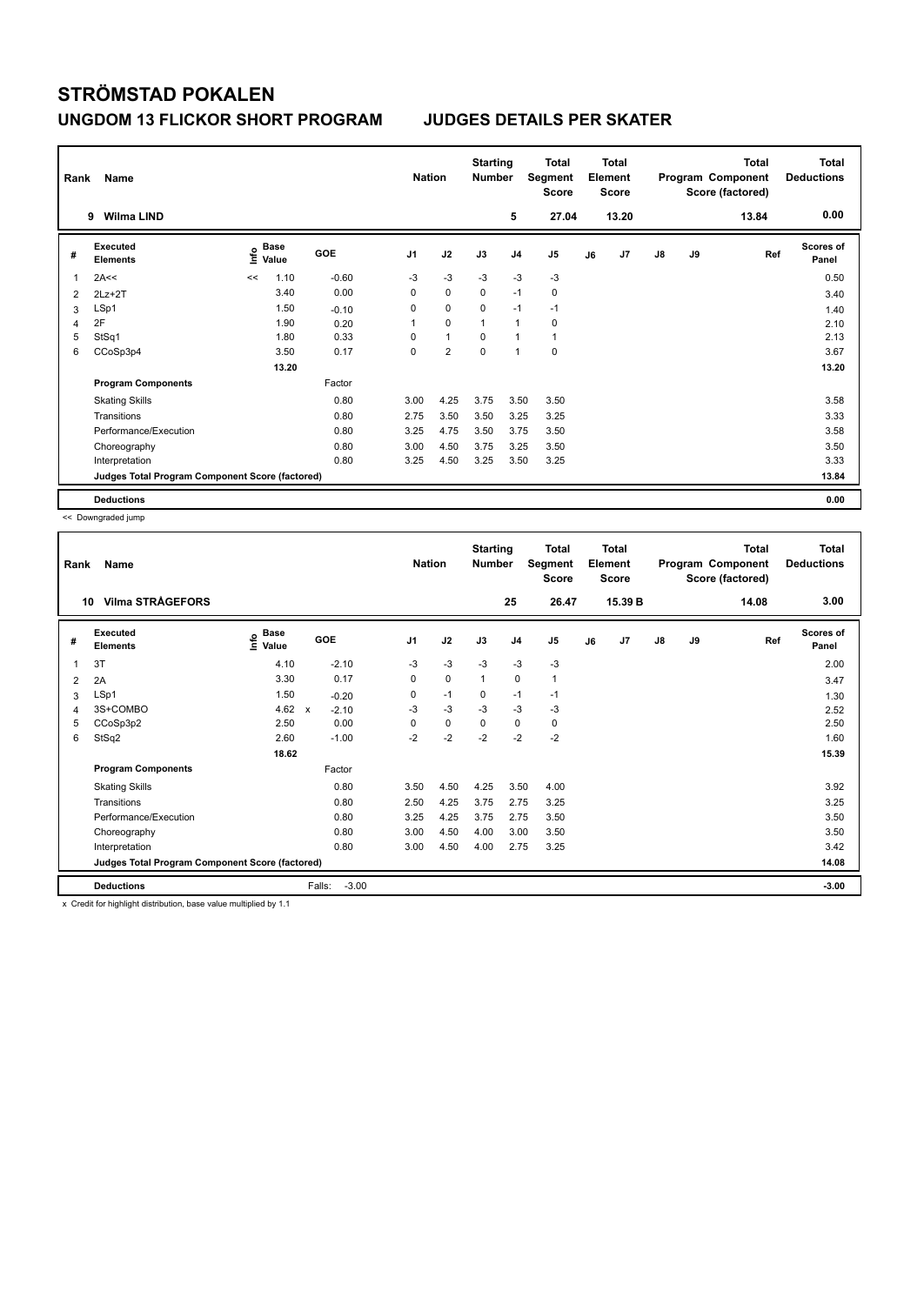| Rank           | Name                                            | <b>Nation</b> |               | <b>Starting</b><br><b>Number</b> |                | <b>Total</b><br>Segment<br><b>Score</b> |             | <b>Total</b><br>Element<br><b>Score</b> |                |    | <b>Total</b><br>Program Component<br>Score (factored) | <b>Total</b><br><b>Deductions</b> |    |       |                    |
|----------------|-------------------------------------------------|---------------|---------------|----------------------------------|----------------|-----------------------------------------|-------------|-----------------------------------------|----------------|----|-------------------------------------------------------|-----------------------------------|----|-------|--------------------|
| 11             | <b>Johanna KRAAMER</b>                          |               |               |                                  |                |                                         |             | 9                                       | 26.17          |    | 13.37                                                 |                                   |    | 12.80 | 0.00               |
| #              | Executed<br><b>Elements</b>                     | ١nf٥          | Base<br>Value | GOE                              | J <sub>1</sub> | J2                                      | J3          | J <sub>4</sub>                          | J <sub>5</sub> | J6 | J7                                                    | $\mathsf{J}8$                     | J9 | Ref   | Scores of<br>Panel |
| 1              | $2Lz+2T$                                        |               | 3.40          | 0.00                             | 0              | $\mathbf 0$                             | $\mathbf 0$ | $\mathbf{1}$                            | 0              |    |                                                       |                                   |    |       | 3.40               |
| 2              | 2A<<                                            | <<            | 1.10          | $-0.60$                          | -3             | $-3$                                    | $-3$        | -3                                      | $-3$           |    |                                                       |                                   |    |       | 0.50               |
| 3              | LSp2                                            |               | 1.90          | 0.00                             | $-1$           | $\mathbf 0$                             | $\mathbf 0$ | $\mathbf 0$                             | 0              |    |                                                       |                                   |    |       | 1.90               |
| $\overline{4}$ | 2F                                              |               | 1.90          | $-0.30$                          | $-1$           | $-1$                                    | $-1$        | $-1$                                    | 0              |    |                                                       |                                   |    |       | 1.60               |
| 5              | StSq2                                           |               | 2.60          | 0.17                             | 0              | $\mathbf 0$                             | $\mathbf 0$ | $\mathbf{1}$                            | $\mathbf{1}$   |    |                                                       |                                   |    |       | 2.77               |
| 6              | CCoSp3p4                                        |               | 3.50          | $-0.30$                          | 0              | $-1$                                    | $-2$        | $-1$                                    | $-1$           |    |                                                       |                                   |    |       | 3.20               |
|                |                                                 |               | 14.40         |                                  |                |                                         |             |                                         |                |    |                                                       |                                   |    |       | 13.37              |
|                | <b>Program Components</b>                       |               |               | Factor                           |                |                                         |             |                                         |                |    |                                                       |                                   |    |       |                    |
|                | <b>Skating Skills</b>                           |               |               | 0.80                             | 3.25           | 3.50                                    | 3.25        | 3.25                                    | 3.25           |    |                                                       |                                   |    |       | 3.25               |
|                | Transitions                                     |               |               | 0.80                             | 2.75           | 3.50                                    | 2.50        | 3.25                                    | 3.25           |    |                                                       |                                   |    |       | 3.08               |
|                | Performance/Execution                           |               |               | 0.80                             | 3.00           | 4.00                                    | 3.25        | 3.00                                    | 3.00           |    |                                                       |                                   |    |       | 3.08               |
|                | Choreography                                    |               |               | 0.80                             | 3.00           | 4.00                                    | 3.25        | 3.50                                    | 3.50           |    |                                                       |                                   |    |       | 3.42               |
|                | Interpretation                                  |               |               | 0.80                             | 3.00           | 4.25                                    | 3.00        | 3.50                                    | 3.00           |    |                                                       |                                   |    |       | 3.17               |
|                | Judges Total Program Component Score (factored) |               |               |                                  |                |                                         |             |                                         |                |    |                                                       |                                   |    |       | 12.80              |
|                | <b>Deductions</b>                               |               |               |                                  |                |                                         |             |                                         |                |    |                                                       |                                   |    |       | 0.00               |

<< Downgraded jump ! Not clear edge

| Rank | Name<br><b>Miranda NICOLOSI</b><br>12           |    |                                  |                                      | <b>Nation</b>  |      | <b>Starting</b><br><b>Number</b> |                | <b>Total</b><br>Segment<br>Score |    | Total<br>Element<br><b>Score</b> |    |    | Total<br>Program Component<br>Score (factored) | <b>Total</b><br><b>Deductions</b> |
|------|-------------------------------------------------|----|----------------------------------|--------------------------------------|----------------|------|----------------------------------|----------------|----------------------------------|----|----------------------------------|----|----|------------------------------------------------|-----------------------------------|
|      |                                                 |    |                                  |                                      |                |      |                                  | 3              | 26.00                            |    | 14.08                            |    |    | 11.92                                          | 0.00                              |
| #    | Executed<br><b>Elements</b>                     |    | <b>Base</b><br>e Base<br>⊆ Value | GOE                                  | J <sub>1</sub> | J2   | J3                               | J <sub>4</sub> | J <sub>5</sub>                   | J6 | J7                               | J8 | J9 | Ref                                            | <b>Scores of</b><br>Panel         |
| 1    | $2F+2T$                                         |    | 3.20                             | 0.00                                 | 0              | 0    | 0                                | 0              | 0                                |    |                                  |    |    |                                                | 3.20                              |
| 2    | 2A<<                                            | << | 1.10                             | $-0.60$                              | $-3$           | $-3$ | $-3$                             | $-3$           | $-3$                             |    |                                  |    |    |                                                | 0.50                              |
| 3    | CCoSp3p4                                        |    | 3.50                             | $-0.10$                              | 1              | 0    | $-1$                             | $-1$           | 0                                |    |                                  |    |    |                                                | 3.40                              |
| 4    | StSq2                                           |    | 2.60                             | 0.00                                 | 0              | 0    | $\mathbf 0$                      | 0              | 0                                |    |                                  |    |    |                                                | 2.60                              |
| 5    | 2Lo                                             |    | 1.98                             | $-0.50$<br>$\boldsymbol{\mathsf{x}}$ | $-2$           | $-2$ | $\Omega$                         | $-2$           | $-1$                             |    |                                  |    |    |                                                | 1.48                              |
| 6    | LSp3                                            |    | 2.40                             | 0.50                                 | 1              | 1    | $\mathbf{1}$                     | $\mathbf{1}$   | $\mathbf{1}$                     |    |                                  |    |    |                                                | 2.90                              |
|      |                                                 |    | 14.78                            |                                      |                |      |                                  |                |                                  |    |                                  |    |    |                                                | 14.08                             |
|      | <b>Program Components</b>                       |    |                                  | Factor                               |                |      |                                  |                |                                  |    |                                  |    |    |                                                |                                   |
|      | <b>Skating Skills</b>                           |    |                                  | 0.80                                 | 3.00           | 4.25 | 3.25                             | 3.50           | 3.25                             |    |                                  |    |    |                                                | 3.33                              |
|      | Transitions                                     |    |                                  | 0.80                                 | 2.50           | 3.50 | 2.75                             | 2.75           | 2.75                             |    |                                  |    |    |                                                | 2.75                              |
|      | Performance/Execution                           |    |                                  | 0.80                                 | 2.75           | 3.50 | 3.00                             | 2.75           | 3.00                             |    |                                  |    |    |                                                | 2.92                              |
|      | Choreography                                    |    |                                  | 0.80                                 | 2.50           | 3.25 | 3.25                             | 3.00           | 3.00                             |    |                                  |    |    |                                                | 3.08                              |
|      | Interpretation                                  |    |                                  | 0.80                                 | 2.50           | 3.25 | 3.25                             | 2.75           | 2.50                             |    |                                  |    |    |                                                | 2.83                              |
|      | Judges Total Program Component Score (factored) |    |                                  |                                      |                |      |                                  |                |                                  |    |                                  |    |    |                                                | 11.92                             |
|      | <b>Deductions</b>                               |    |                                  |                                      |                |      |                                  |                |                                  |    |                                  |    |    |                                                | 0.00                              |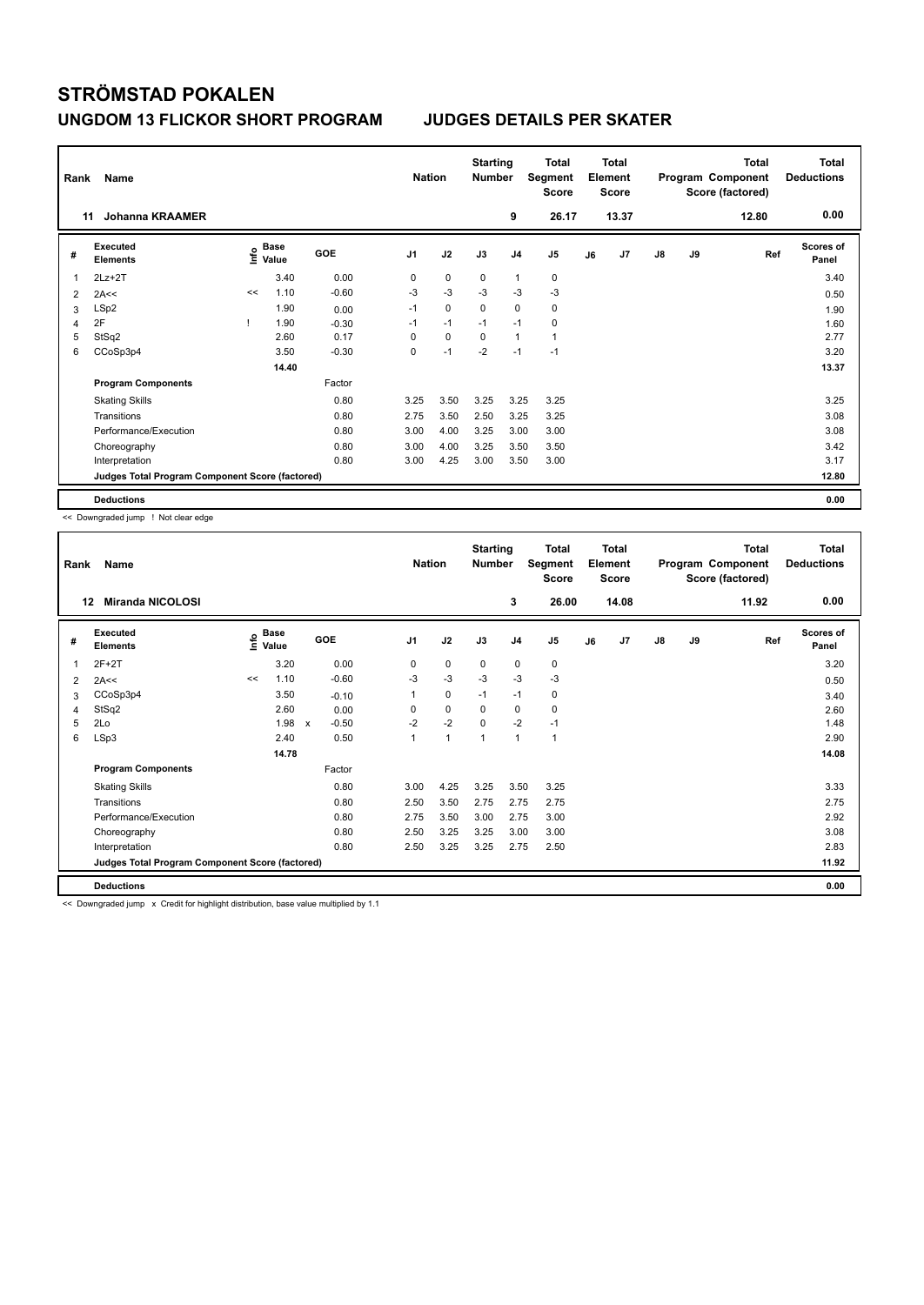| Rank<br>13 | Name<br><b>Leia LANNESKOG</b>                   |    |                                  |              |                   | <b>Nation</b>  |             | <b>Starting</b><br><b>Number</b> | 4              | <b>Total</b><br>Segment<br><b>Score</b><br>25.78 |    | <b>Total</b><br>Element<br>Score<br>13.98 |               |           | <b>Total</b><br>Program Component<br>Score (factored)<br>12.80 | <b>Total</b><br><b>Deductions</b><br>1.00 |
|------------|-------------------------------------------------|----|----------------------------------|--------------|-------------------|----------------|-------------|----------------------------------|----------------|--------------------------------------------------|----|-------------------------------------------|---------------|-----------|----------------------------------------------------------------|-------------------------------------------|
|            |                                                 |    |                                  |              |                   |                |             |                                  |                |                                                  |    |                                           |               |           |                                                                |                                           |
| #          | Executed<br><b>Elements</b>                     |    | <b>Base</b><br>e Base<br>⊆ Value |              | GOE               | J <sub>1</sub> | J2          | J3                               | J <sub>4</sub> | J5                                               | J6 | J7                                        | $\mathsf{J}8$ | <b>J9</b> | Ref                                                            | Scores of<br>Panel                        |
| 1          | 2Lz                                             |    | 2.10                             |              | $-0.80$           | $-3$           | $-2$        | $-3$                             | $-3$           | $-2$                                             |    |                                           |               |           |                                                                | 1.30                                      |
| 2          | StSq3                                           |    | 3.30                             |              | 0.00              | 0              | $\mathbf 0$ | $\mathbf 0$                      | $\mathbf 0$    | $\mathbf 0$                                      |    |                                           |               |           |                                                                | 3.30                                      |
| 3          | LSp3                                            |    | 2.40                             |              | $-0.10$           | 0              | $\mathbf 0$ | $-1$                             | $-1$           | 0                                                |    |                                           |               |           |                                                                | 2.30                                      |
| 4          | $2F+2Lo$                                        |    | 4.07                             | $\mathbf{x}$ | $-0.60$           | $-2$           | $-1$        | $-2$                             | $-2$           | $-2$                                             |    |                                           |               |           |                                                                | 3.47                                      |
| 5          | CCoSp3p4                                        |    | 3.50                             |              | $-0.50$           | $-2$           | $-1$        | $-2$                             | $-2$           | $-1$                                             |    |                                           |               |           |                                                                | 3.00                                      |
| 6          | 2A<<                                            | << | 1.21                             | $\mathsf{x}$ | $-0.60$           | $-3$           | $-3$        | $-3$                             | $-3$           | $-3$                                             |    |                                           |               |           |                                                                | 0.61                                      |
|            |                                                 |    | 16.58                            |              |                   |                |             |                                  |                |                                                  |    |                                           |               |           |                                                                | 13.98                                     |
|            | <b>Program Components</b>                       |    |                                  |              | Factor            |                |             |                                  |                |                                                  |    |                                           |               |           |                                                                |                                           |
|            | <b>Skating Skills</b>                           |    |                                  |              | 0.80              | 3.25           | 4.25        | 3.50                             | 3.25           | 3.25                                             |    |                                           |               |           |                                                                | 3.33                                      |
|            | Transitions                                     |    |                                  |              | 0.80              | 2.75           | 3.75        | 3.25                             | 3.00           | 3.00                                             |    |                                           |               |           |                                                                | 3.08                                      |
|            | Performance/Execution                           |    |                                  |              | 0.80              | 3.25           | 4.50        | 3.00                             | 2.50           | 3.25                                             |    |                                           |               |           |                                                                | 3.17                                      |
|            | Choreography                                    |    |                                  |              | 0.80              | 3.00           | 4.25        | 3.50                             | 3.00           | 3.25                                             |    |                                           |               |           |                                                                | 3.25                                      |
|            | Interpretation                                  |    |                                  |              | 0.80              | 3.50           | 4.25        | 3.00                             | 2.50           | 3.00                                             |    |                                           |               |           |                                                                | 3.17                                      |
|            | Judges Total Program Component Score (factored) |    |                                  |              |                   |                |             |                                  |                |                                                  |    |                                           |               |           |                                                                | 12.80                                     |
|            | <b>Deductions</b>                               |    |                                  |              | $-1.00$<br>Falls: |                |             |                                  |                |                                                  |    |                                           |               |           |                                                                | $-1.00$                                   |

<< Downgraded jump x Credit for highlight distribution, base value multiplied by 1.1 ! Not clear edge

| Rank | Name                                            |    |                                  |              |         | <b>Nation</b>  |      | <b>Starting</b><br><b>Number</b> |                | Total<br>Segment<br><b>Score</b> |    | <b>Total</b><br>Element<br><b>Score</b> |               |    | <b>Total</b><br>Program Component<br>Score (factored) | Total<br><b>Deductions</b><br>1.00 |
|------|-------------------------------------------------|----|----------------------------------|--------------|---------|----------------|------|----------------------------------|----------------|----------------------------------|----|-----------------------------------------|---------------|----|-------------------------------------------------------|------------------------------------|
| 14   | <b>Isabelle BRANDEBORN</b>                      |    |                                  |              |         |                |      |                                  | 24             | 24.52                            |    | 12.38                                   |               |    | 13.14                                                 |                                    |
| #    | Executed<br><b>Elements</b>                     |    | <b>Base</b><br>e Base<br>⊆ Value | GOE          |         | J <sub>1</sub> | J2   | J3                               | J <sub>4</sub> | J <sub>5</sub>                   | J6 | J7                                      | $\mathsf{J}8$ | J9 | Ref                                                   | <b>Scores of</b><br>Panel          |
| 1    | $2Lo+2T$                                        |    | 3.10                             |              | $-0.10$ | 0              | 0    | $-1$                             | $-1$           | 0                                |    |                                         |               |    |                                                       | 3.00                               |
| 2    | 2F                                              |    | 1.90                             |              | $-0.20$ | 0              | $-2$ | $-1$                             | $-1$           | 0                                |    |                                         |               |    |                                                       | 1.70                               |
| 3    | LSp2                                            |    | 1.90                             |              | 0.17    | 1              | 0    | $\Omega$                         | $\mathbf{1}$   | 0                                |    |                                         |               |    |                                                       | 2.07                               |
| 4    | StSq1                                           |    | 1.80                             |              | 0.00    |                | $-1$ | $\mathbf 0$                      | 0              | 0                                |    |                                         |               |    |                                                       | 1.80                               |
| 5    | 2A<<                                            | << | 1.21                             | $\mathbf{x}$ | $-0.60$ | $-3$           | $-3$ | $-3$                             | $-3$           | $-3$                             |    |                                         |               |    |                                                       | 0.61                               |
| 6    | CCoSp3p4                                        |    | 3.50                             |              | $-0.30$ | 0              | $-1$ | $-1$                             | $-2$           | $-1$                             |    |                                         |               |    |                                                       | 3.20                               |
|      |                                                 |    | 13.41                            |              |         |                |      |                                  |                |                                  |    |                                         |               |    |                                                       | 12.38                              |
|      | <b>Program Components</b>                       |    |                                  |              | Factor  |                |      |                                  |                |                                  |    |                                         |               |    |                                                       |                                    |
|      | <b>Skating Skills</b>                           |    |                                  |              | 0.80    | 3.50           | 4.00 | 3.25                             | 2.75           | 3.50                             |    |                                         |               |    |                                                       | 3.42                               |
|      | Transitions                                     |    |                                  |              | 0.80    | 3.00           | 3.25 | 3.00                             | 3.00           | 2.75                             |    |                                         |               |    |                                                       | 3.00                               |
|      | Performance/Execution                           |    |                                  |              | 0.80    | 3.50           | 3.75 | 3.25                             | 3.25           | 3.25                             |    |                                         |               |    |                                                       | 3.33                               |
|      | Choreography                                    |    |                                  |              | 0.80    | 3.50           | 3.50 | 3.00                             | 3.50           | 3.25                             |    |                                         |               |    |                                                       | 3.42                               |
|      | Interpretation                                  |    |                                  |              | 0.80    | 3.75           | 3.00 | 3.25                             | 3.50           | 3.00                             |    |                                         |               |    |                                                       | 3.25                               |
|      | Judges Total Program Component Score (factored) |    |                                  |              |         |                |      |                                  |                |                                  |    |                                         |               |    |                                                       | 13.14                              |
|      | <b>Deductions</b>                               |    |                                  | Falls:       | $-1.00$ |                |      |                                  |                |                                  |    |                                         |               |    |                                                       | $-1.00$                            |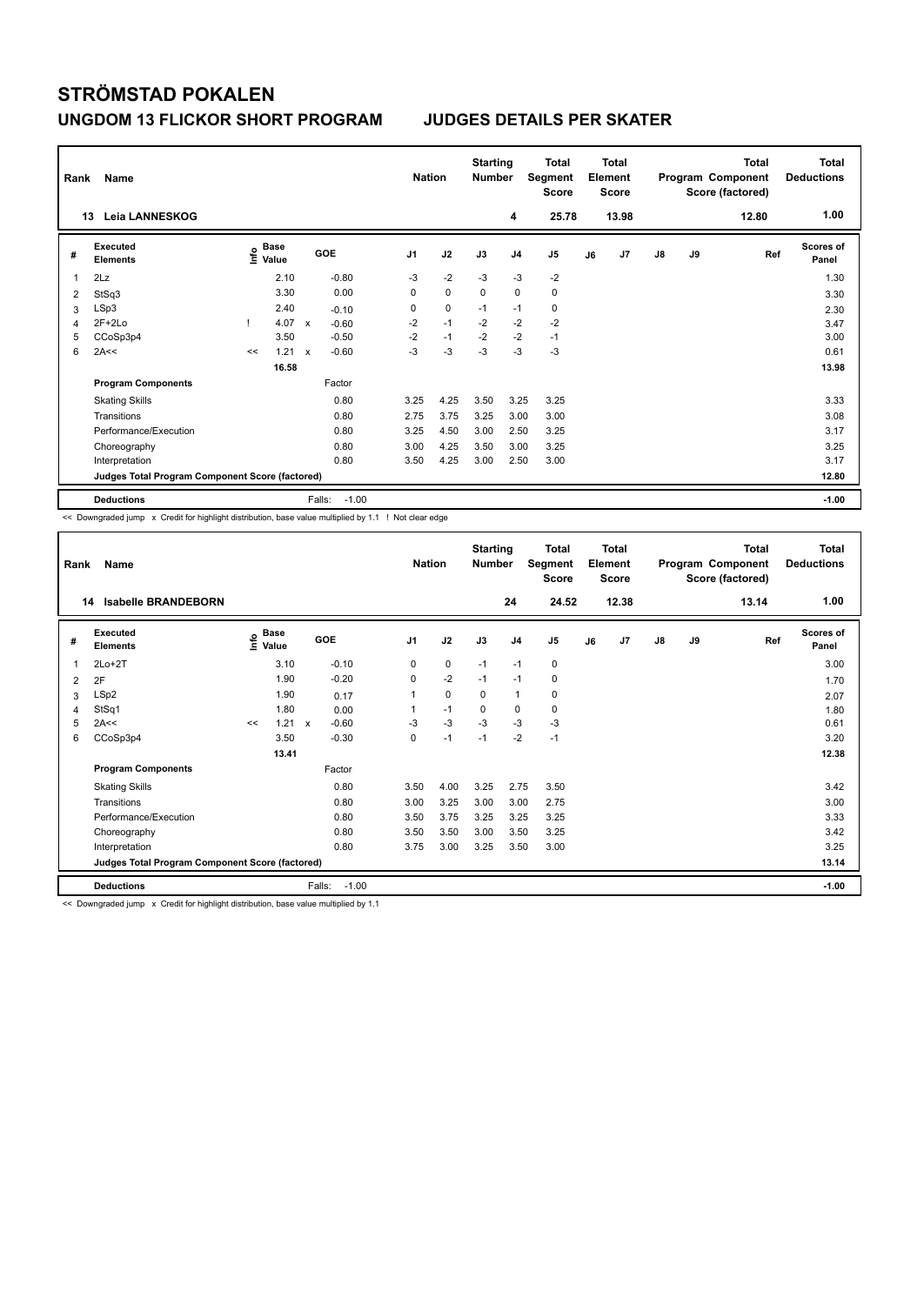| Rank | Name<br><b>Wilma BROVALL</b><br>15              |                                  |                           |         | <b>Nation</b>  |             | <b>Starting</b><br><b>Number</b> | 7              | <b>Total</b><br>Segment<br><b>Score</b><br>24.30 |    | <b>Total</b><br>Element<br><b>Score</b><br>13.56 |               |    | <b>Total</b><br>Program Component<br>Score (factored)<br>12.74 | Total<br><b>Deductions</b><br>2.00 |
|------|-------------------------------------------------|----------------------------------|---------------------------|---------|----------------|-------------|----------------------------------|----------------|--------------------------------------------------|----|--------------------------------------------------|---------------|----|----------------------------------------------------------------|------------------------------------|
| #    | Executed<br><b>Elements</b>                     | <b>Base</b><br>e Base<br>⊆ Value |                           | GOE     | J <sub>1</sub> | J2          | J3                               | J <sub>4</sub> | J5                                               | J6 | J7                                               | $\mathsf{J}8$ | J9 | Ref                                                            | <b>Scores of</b><br>Panel          |
| 1    | 2A                                              | 3.30                             |                           | $-0.33$ | $-1$           | $\mathbf 0$ | $-1$                             | $-3$           | $\mathbf 0$                                      |    |                                                  |               |    |                                                                | 2.97                               |
| 2    | CCoSp3p4                                        | 3.50                             |                           | $-0.20$ | 0              | $-1$        | $-1$                             | $-1$           | 0                                                |    |                                                  |               |    |                                                                | 3.30                               |
| 3    | 2Lz+1T*                                         | 2.31<br>-1                       | $\boldsymbol{\mathsf{x}}$ | $-0.90$ | $-3$           | $-3$        | $-3$                             | $-3$           | $-3$                                             |    |                                                  |               |    |                                                                | 1.41                               |
| 4    | 2Lo                                             | 1.98                             | X                         | $-0.90$ | $-3$           | $-3$        | $-3$                             | $-3$           | $-3$                                             |    |                                                  |               |    |                                                                | 1.08                               |
| 5    | LSp4                                            | 2.70                             |                           | 0.00    | 0              | $-1$        | $\mathbf 0$                      | $\mathbf 0$    | $\pmb{0}$                                        |    |                                                  |               |    |                                                                | 2.70                               |
| 6    | StSq2                                           | 2.60                             |                           | $-0.50$ | $-1$           | $-1$        | $-1$                             | $-1$           | $-1$                                             |    |                                                  |               |    |                                                                | 2.10                               |
|      |                                                 | 16.39                            |                           |         |                |             |                                  |                |                                                  |    |                                                  |               |    |                                                                | 13.56                              |
|      | <b>Program Components</b>                       |                                  |                           | Factor  |                |             |                                  |                |                                                  |    |                                                  |               |    |                                                                |                                    |
|      | <b>Skating Skills</b>                           |                                  |                           | 0.80    | 3.25           | 4.25        | 3.50                             | 3.50           | 3.25                                             |    |                                                  |               |    |                                                                | 3.42                               |
|      | Transitions                                     |                                  |                           | 0.80    | 2.75           | 3.50        | 2.75                             | 3.25           | 3.00                                             |    |                                                  |               |    |                                                                | 3.00                               |
|      | Performance/Execution                           |                                  |                           | 0.80    | 3.25           | 4.25        | 2.75                             | 3.25           | 3.25                                             |    |                                                  |               |    |                                                                | 3.25                               |
|      | Choreography                                    |                                  |                           | 0.80    | 3.00           | 3.50        | 3.50                             | 3.00           | 3.25                                             |    |                                                  |               |    |                                                                | 3.25                               |
|      | Interpretation                                  |                                  |                           | 0.80    | 3.00           | 3.50        | 2.75                             | 3.00           | 3.00                                             |    |                                                  |               |    |                                                                | 3.00                               |
|      | Judges Total Program Component Score (factored) |                                  |                           |         |                |             |                                  |                |                                                  |    |                                                  |               |    |                                                                | 12.74                              |
|      | <b>Deductions</b>                               |                                  | Time violation:           | $-1.00$ |                |             |                                  |                | $-1.00$<br>Falls:                                |    |                                                  |               |    |                                                                | $-2.00$                            |

\* Invalid element x Credit for highlight distribution, base value multiplied by 1.1 ! Not clear edge

| Rank | Name                                            |    |                                  |              |         | <b>Nation</b>  |      | <b>Starting</b><br><b>Number</b> |                | <b>Total</b><br>Segment<br><b>Score</b> |    | <b>Total</b><br>Element<br><b>Score</b> |    |    | <b>Total</b><br>Program Component<br>Score (factored) | <b>Total</b><br><b>Deductions</b> |
|------|-------------------------------------------------|----|----------------------------------|--------------|---------|----------------|------|----------------------------------|----------------|-----------------------------------------|----|-----------------------------------------|----|----|-------------------------------------------------------|-----------------------------------|
| 16   | Filippa WESSTRÖM                                |    |                                  |              |         |                |      |                                  | $\mathbf{2}$   | 24.25                                   |    | 12.79                                   |    |    | 11.46                                                 | 0.00                              |
| #    | <b>Executed</b><br><b>Elements</b>              |    | <b>Base</b><br>e Base<br>⊆ Value | GOE          |         | J <sub>1</sub> | J2   | J3                               | J <sub>4</sub> | J <sub>5</sub>                          | J6 | J <sub>7</sub>                          | J8 | J9 | Ref                                                   | Scores of<br>Panel                |
| 1    | 2Lz                                             |    | 2.10                             |              | $-0.50$ | $-1$           | $-2$ | $-2$                             | $-1$           | $-2$                                    |    |                                         |    |    |                                                       | 1.60                              |
| 2    | CCoSp3p4                                        |    | 3.50                             |              | $-0.10$ | 0              | 0    | $-1$                             | $-1$           | 0                                       |    |                                         |    |    |                                                       | 3.40                              |
| 3    | 2A<<                                            | << | 1.10                             |              | $-0.60$ | $-3$           | $-3$ | $-3$                             | $-3$           | $-3$                                    |    |                                         |    |    |                                                       | 0.50                              |
| 4    | $2F+2T$                                         |    | 3.52                             | $\mathsf{x}$ | $-0.30$ | $-1$           | $-2$ | $-1$                             | $-1$           | $-1$                                    |    |                                         |    |    |                                                       | 3.22                              |
| 5    | LSp2                                            |    | 1.90                             |              | $-0.10$ | 1              | $-1$ | 0                                | $-1$           | 0                                       |    |                                         |    |    |                                                       | 1.80                              |
| 6    | StSq2                                           |    | 2.60                             |              | $-0.33$ | $-1$           | 0    | $-1$                             | $-1$           | 0                                       |    |                                         |    |    |                                                       | 2.27                              |
|      |                                                 |    | 14.72                            |              |         |                |      |                                  |                |                                         |    |                                         |    |    |                                                       | 12.79                             |
|      | <b>Program Components</b>                       |    |                                  |              | Factor  |                |      |                                  |                |                                         |    |                                         |    |    |                                                       |                                   |
|      | <b>Skating Skills</b>                           |    |                                  |              | 0.80    | 2.75           | 4.00 | 3.50                             | 2.50           | 3.00                                    |    |                                         |    |    |                                                       | 3.08                              |
|      | Transitions                                     |    |                                  |              | 0.80    | 2.50           | 3.50 | 3.00                             | 2.25           | 2.75                                    |    |                                         |    |    |                                                       | 2.75                              |
|      | Performance/Execution                           |    |                                  |              | 0.80    | 2.50           | 3.25 | 3.00                             | 2.25           | 3.00                                    |    |                                         |    |    |                                                       | 2.83                              |
|      | Choreography                                    |    |                                  |              | 0.80    | 2.50           | 3.00 | 3.50                             | 2.50           | 3.25                                    |    |                                         |    |    |                                                       | 2.92                              |
|      | Interpretation                                  |    |                                  |              | 0.80    | 2.50           | 3.00 | 3.00                             | 2.25           | 2.75                                    |    |                                         |    |    |                                                       | 2.75                              |
|      | Judges Total Program Component Score (factored) |    |                                  |              |         |                |      |                                  |                |                                         |    |                                         |    |    |                                                       | 11.46                             |
|      | <b>Deductions</b>                               |    |                                  |              |         |                |      |                                  |                |                                         |    |                                         |    |    |                                                       | 0.00                              |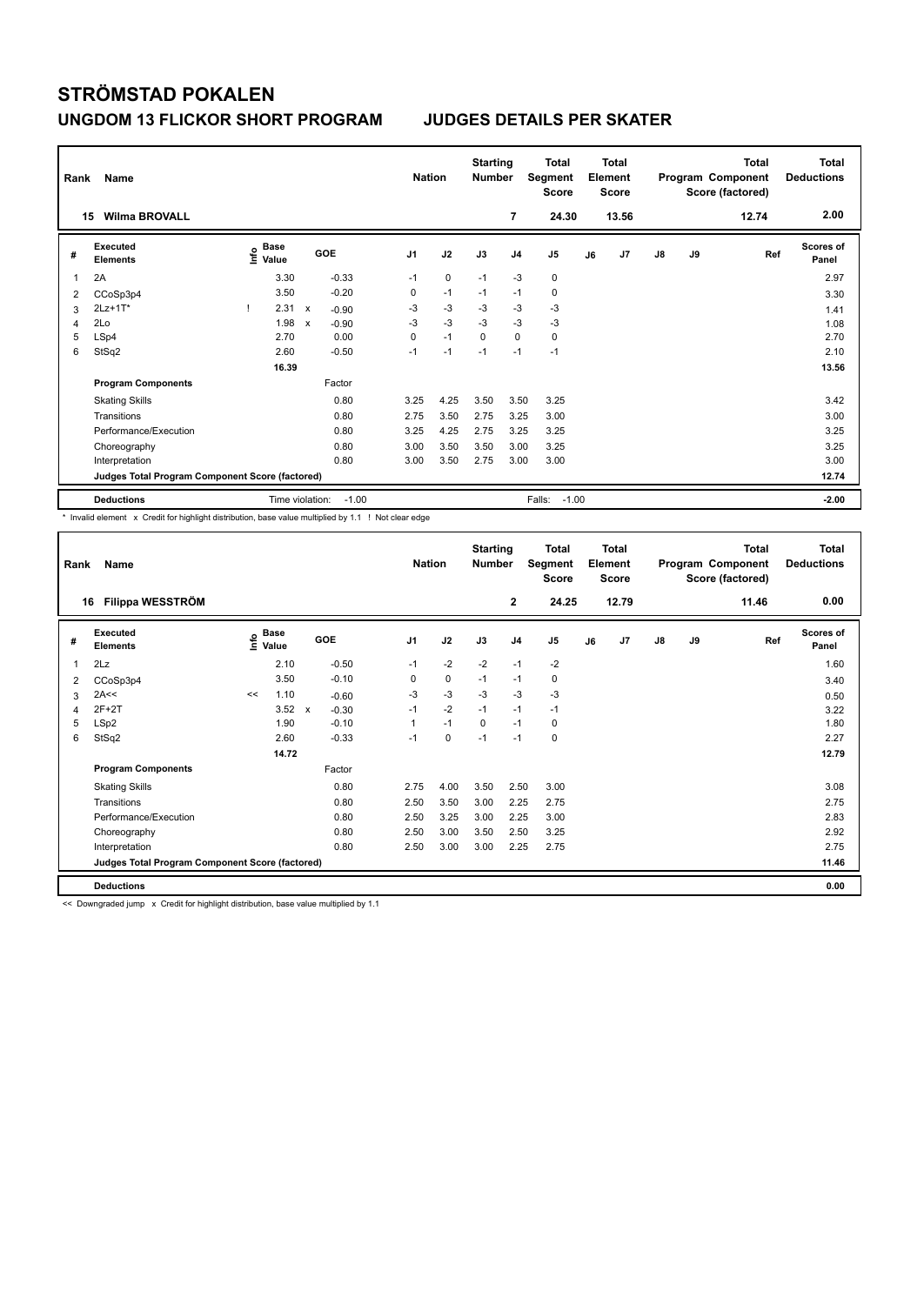| Rank | Name                                            |         |               |                                   | <b>Nation</b>  |             | <b>Starting</b><br><b>Number</b> |                | <b>Total</b><br>Segment<br><b>Score</b> |    | <b>Total</b><br>Element<br><b>Score</b> |               |    | Total<br>Program Component<br>Score (factored) | <b>Total</b><br><b>Deductions</b><br>1.00 |
|------|-------------------------------------------------|---------|---------------|-----------------------------------|----------------|-------------|----------------------------------|----------------|-----------------------------------------|----|-----------------------------------------|---------------|----|------------------------------------------------|-------------------------------------------|
|      | <b>Tova SETTERBLAD</b><br>17                    |         |               |                                   |                |             |                                  | 12             | 24.04                                   |    | 11.70                                   |               |    | 13.34                                          |                                           |
| #    | Executed<br><b>Elements</b>                     | ١nf٥    | Base<br>Value | GOE                               | J <sub>1</sub> | J2          | J3                               | J <sub>4</sub> | J5                                      | J6 | J7                                      | $\mathsf{J}8$ | J9 | Ref                                            | <b>Scores of</b><br>Panel                 |
| 1    | 2A<                                             | $\prec$ | 2.30          | $-1.17$                           | $-2$           | $-2$        | $-2$                             | $-3$           | $-3$                                    |    |                                         |               |    |                                                | 1.13                                      |
| 2    | LSp1                                            |         | 1.50          | $-0.10$                           | 0              | $\mathbf 0$ | $-1$                             | $\mathbf{1}$   | $-1$                                    |    |                                         |               |    |                                                | 1.40                                      |
| 3    | 2F                                              |         | 1.90          | $-0.90$                           | -3             | $-3$        | -3                               | $-3$           | $-3$                                    |    |                                         |               |    |                                                | 1.00                                      |
| 4    | StSq2                                           |         | 2.60          | 0.33                              | 1              | $\mathbf 0$ | $\Omega$                         | $\mathbf{1}$   | $\mathbf{1}$                            |    |                                         |               |    |                                                | 2.93                                      |
| 5    | $2Lz+2T$                                        |         | 3.74          | 0.00<br>$\boldsymbol{\mathsf{x}}$ | 0              | $\mathbf 0$ | $\Omega$                         | 0              | 0                                       |    |                                         |               |    |                                                | 3.74                                      |
| 6    | CCoSp2p2                                        |         | 1.80          | $-0.30$                           | $-1$           | $-1$        | $-2$                             | $\mathbf 0$    | $-1$                                    |    |                                         |               |    |                                                | 1.50                                      |
|      |                                                 |         | 13.84         |                                   |                |             |                                  |                |                                         |    |                                         |               |    |                                                | 11.70                                     |
|      | <b>Program Components</b>                       |         |               | Factor                            |                |             |                                  |                |                                         |    |                                         |               |    |                                                |                                           |
|      | <b>Skating Skills</b>                           |         |               | 0.80                              | 3.50           | 4.25        | 3.75                             | 3.75           | 3.75                                    |    |                                         |               |    |                                                | 3.75                                      |
|      | Transitions                                     |         |               | 0.80                              | 3.00           | 3.25        | 3.50                             | 2.75           | 2.75                                    |    |                                         |               |    |                                                | 3.00                                      |
|      | Performance/Execution                           |         |               | 0.80                              | 3.50           | 3.75        | 3.50                             | 3.00           | 3.25                                    |    |                                         |               |    |                                                | 3.42                                      |
|      | Choreography                                    |         |               | 0.80                              | 3.25           | 3.25        | 3.75                             | 3.25           | 3.25                                    |    |                                         |               |    |                                                | 3.25                                      |
|      | Interpretation                                  |         |               | 0.80                              | 3.25           | 3.25        | 3.75                             | 3.25           | 3.25                                    |    |                                         |               |    |                                                | 3.25                                      |
|      | Judges Total Program Component Score (factored) |         |               |                                   |                |             |                                  |                |                                         |    |                                         |               |    |                                                | 13.34                                     |
|      | <b>Deductions</b>                               |         |               | $-1.00$<br>Falls:                 |                |             |                                  |                |                                         |    |                                         |               |    |                                                | $-1.00$                                   |

< Under-rotated jump x Credit for highlight distribution, base value multiplied by 1.1 ! Not clear edge

| Rank | Name                                            |      |                      |                           |         | <b>Nation</b>  |      | <b>Starting</b><br><b>Number</b> |                | <b>Total</b><br>Segment<br><b>Score</b> |    | <b>Total</b><br>Element<br><b>Score</b> |    |    | <b>Total</b><br>Program Component<br>Score (factored) | Total<br><b>Deductions</b> |
|------|-------------------------------------------------|------|----------------------|---------------------------|---------|----------------|------|----------------------------------|----------------|-----------------------------------------|----|-----------------------------------------|----|----|-------------------------------------------------------|----------------------------|
| 18   | <b>Ebba FREDRIKSSON</b>                         |      |                      |                           |         |                |      |                                  | 11             | 23.23                                   |    | 11.83                                   |    |    | 12.40                                                 | 1.00                       |
| #    | Executed<br><b>Elements</b>                     | lnfo | <b>Base</b><br>Value | <b>GOE</b>                |         | J <sub>1</sub> | J2   | J3                               | J <sub>4</sub> | J <sub>5</sub>                          | J6 | J7                                      | J8 | J9 | Ref                                                   | <b>Scores of</b><br>Panel  |
| 1    | LSp2                                            |      | 1.90                 |                           | $-0.10$ | 0              | $-1$ | $-1$                             | $\mathbf 0$    | 0                                       |    |                                         |    |    |                                                       | 1.80                       |
| 2    | $2Lze+2T$                                       | e    | 2.80                 |                           | $-0.60$ | $-2$           | $-2$ | $-3$                             | $-2$           | $-2$                                    |    |                                         |    |    |                                                       | 2.20                       |
| 3    | StSq2                                           |      | 2.60                 |                           | 0.33    | 1              | 1    | 0                                | $\mathbf{1}$   | 0                                       |    |                                         |    |    |                                                       | 2.93                       |
| 4    | 2F                                              |      | 2.09                 | $\boldsymbol{\mathsf{x}}$ | $-0.80$ | $-2$           | $-3$ | $-3$                             | $-3$           | $-2$                                    |    |                                         |    |    |                                                       | 1.29                       |
| 5    | 2A<<                                            | <<   | 1.21                 | $\boldsymbol{\mathsf{x}}$ | $-0.60$ | $-3$           | $-3$ | $-3$                             | $-3$           | $-3$                                    |    |                                         |    |    |                                                       | 0.61                       |
| 6    | CCoSp3p3                                        |      | 3.00                 |                           | 0.00    | 0              | 0    | $-1$                             | $\mathbf 0$    | 0                                       |    |                                         |    |    |                                                       | 3.00                       |
|      |                                                 |      | 13.60                |                           |         |                |      |                                  |                |                                         |    |                                         |    |    |                                                       | 11.83                      |
|      | <b>Program Components</b>                       |      |                      |                           | Factor  |                |      |                                  |                |                                         |    |                                         |    |    |                                                       |                            |
|      | <b>Skating Skills</b>                           |      |                      |                           | 0.80    | 3.00           | 3.50 | 3.00                             | 3.50           | 3.50                                    |    |                                         |    |    |                                                       | 3.33                       |
|      | Transitions                                     |      |                      |                           | 0.80    | 2.50           | 3.00 | 2.50                             | 3.25           | 3.25                                    |    |                                         |    |    |                                                       | 2.92                       |
|      | Performance/Execution                           |      |                      |                           | 0.80    | 3.25           | 3.50 | 2.50                             | 3.00           | 3.00                                    |    |                                         |    |    |                                                       | 3.08                       |
|      | Choreography                                    |      |                      |                           | 0.80    | 3.00           | 3.25 | 2.75                             | 3.25           | 3.50                                    |    |                                         |    |    |                                                       | 3.17                       |
|      | Interpretation                                  |      |                      |                           | 0.80    | 3.00           | 3.25 | 2.50                             | 3.00           | 3.00                                    |    |                                         |    |    |                                                       | 3.00                       |
|      | Judges Total Program Component Score (factored) |      |                      |                           |         |                |      |                                  |                |                                         |    |                                         |    |    |                                                       | 12.40                      |
|      | <b>Deductions</b>                               |      |                      | Falls:                    | $-1.00$ |                |      |                                  |                |                                         |    |                                         |    |    |                                                       | $-1.00$                    |

<< Downgraded jump x Credit for highlight distribution, base value multiplied by 1.1 e Wrong edge ! Not clear edge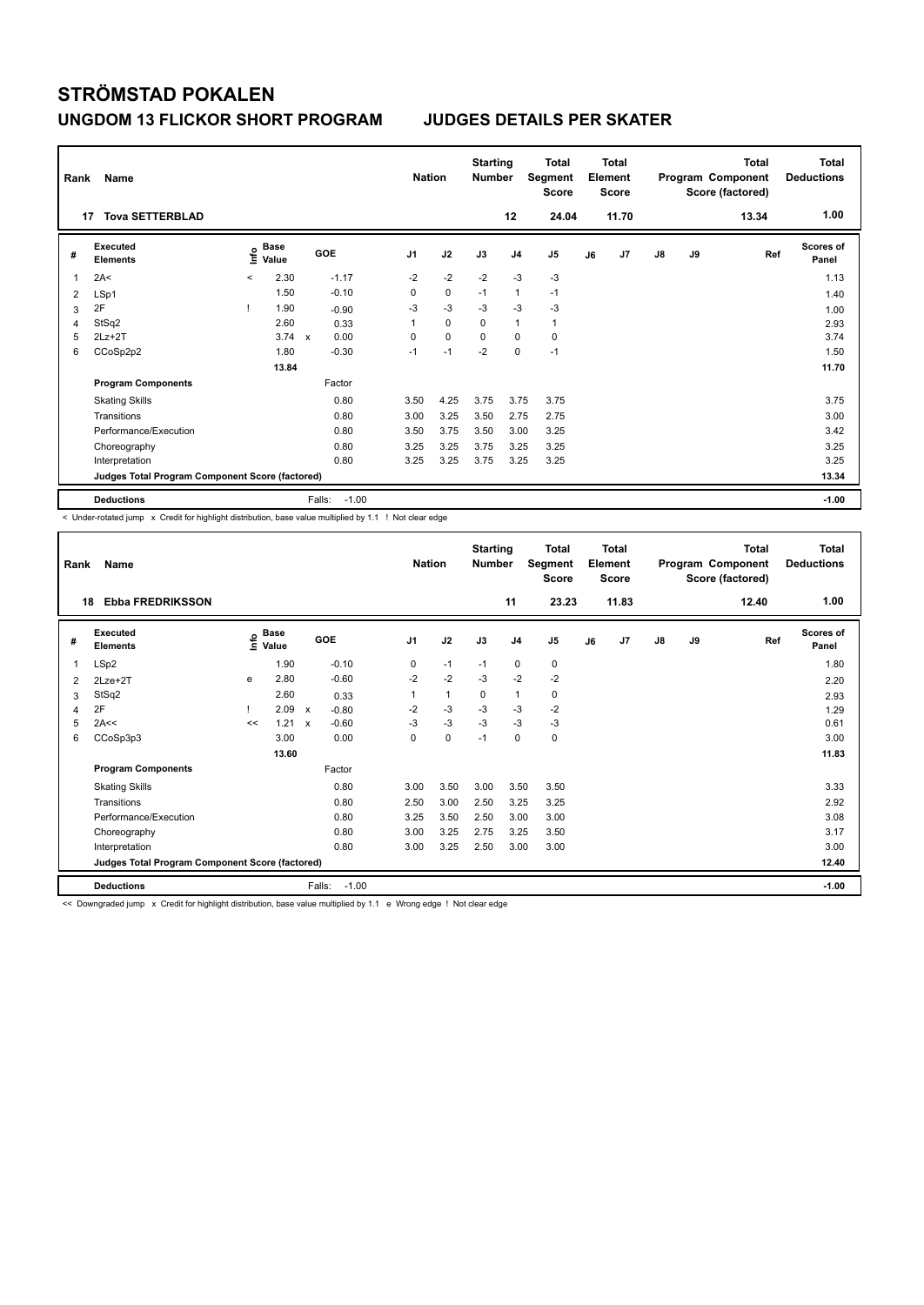| Rank<br>19 | <b>Name</b><br><b>Fanny JONSSON</b>             |      |                      |                           |         | <b>Nation</b>  |             | <b>Starting</b><br><b>Number</b> | 28             | <b>Total</b><br>Segment<br><b>Score</b><br>22.53 |    | <b>Total</b><br>Element<br>Score<br>10.71 |               |    | <b>Total</b><br>Program Component<br>Score (factored)<br>12.82 | Total<br><b>Deductions</b><br>1.00 |
|------------|-------------------------------------------------|------|----------------------|---------------------------|---------|----------------|-------------|----------------------------------|----------------|--------------------------------------------------|----|-------------------------------------------|---------------|----|----------------------------------------------------------------|------------------------------------|
| #          | Executed<br><b>Elements</b>                     | Info | <b>Base</b><br>Value | GOE                       |         | J <sub>1</sub> | J2          | J3                               | J <sub>4</sub> | J5                                               | J6 | J7                                        | $\mathsf{J}8$ | J9 | Ref                                                            | <b>Scores of</b><br>Panel          |
| -1         | 2F                                              |      | 1.90                 |                           | 0.00    | 1              | $\mathbf 0$ | $-2$                             | $\mathbf 0$    | 0                                                |    |                                           |               |    |                                                                | 1.90                               |
| 2          | $2$ Lze $+2$ T                                  | e    | 2.80                 |                           | $-0.60$ | $-2$           | $-2$        | $-2$                             | $-2$           | $-1$                                             |    |                                           |               |    |                                                                | 2.20                               |
| 3          | LSp2                                            |      | 1.90                 |                           | $-0.20$ | 0              | $-1$        | $-1$                             | $\mathbf 0$    | $-1$                                             |    |                                           |               |    |                                                                | 1.70                               |
| 4          | 2A<<                                            | <<   | 1.21                 | $\boldsymbol{\mathsf{x}}$ | $-0.60$ | -3             | $-3$        | $-3$                             | $-3$           | $-3$                                             |    |                                           |               |    |                                                                | 0.61                               |
| 5          | StSq2                                           |      | 2.60                 |                           | 0.00    |                | $\mathbf 0$ | $\Omega$                         | $\Omega$       | 0                                                |    |                                           |               |    |                                                                | 2.60                               |
| 6          | CCoSp2p2                                        |      | 1.80                 |                           | $-0.10$ | 0              | $-1$        | $-1$                             | $\mathbf 0$    | $\mathbf 0$                                      |    |                                           |               |    |                                                                | 1.70                               |
|            |                                                 |      | 12.21                |                           |         |                |             |                                  |                |                                                  |    |                                           |               |    |                                                                | 10.71                              |
|            | <b>Program Components</b>                       |      |                      |                           | Factor  |                |             |                                  |                |                                                  |    |                                           |               |    |                                                                |                                    |
|            | <b>Skating Skills</b>                           |      |                      |                           | 0.80    | 3.50           | 3.50        | 3.25                             | 3.50           | 3.75                                             |    |                                           |               |    |                                                                | 3.50                               |
|            | Transitions                                     |      |                      |                           | 0.80    | 3.25           | 3.00        | 2.50                             | 3.25           | 3.25                                             |    |                                           |               |    |                                                                | 3.17                               |
|            | Performance/Execution                           |      |                      |                           | 0.80    | 3.25           | 3.25        | 3.00                             | 3.25           | 3.25                                             |    |                                           |               |    |                                                                | 3.25                               |
|            | Choreography                                    |      |                      |                           | 0.80    | 3.25           | 2.75        | 2.75                             | 3.50           | 3.50                                             |    |                                           |               |    |                                                                | 3.17                               |
|            | Interpretation                                  |      |                      |                           | 0.80    | 3.00           | 2.50        | 2.75                             | 3.50           | 3.00                                             |    |                                           |               |    |                                                                | 2.92                               |
|            | Judges Total Program Component Score (factored) |      |                      |                           |         |                |             |                                  |                |                                                  |    |                                           |               |    |                                                                | 12.82                              |
|            | <b>Deductions</b>                               |      |                      | Falls:                    | $-1.00$ |                |             |                                  |                |                                                  |    |                                           |               |    |                                                                | $-1.00$                            |

<< Downgraded jump x Credit for highlight distribution, base value multiplied by 1.1 e Wrong edge

| Rank | Name                                            |      |                      |                           |                   | <b>Nation</b>  |      | <b>Starting</b><br><b>Number</b> |                | <b>Total</b><br>Segment<br><b>Score</b> |    | <b>Total</b><br>Element<br><b>Score</b> |    |    | <b>Total</b><br>Program Component<br>Score (factored) | Total<br><b>Deductions</b> |
|------|-------------------------------------------------|------|----------------------|---------------------------|-------------------|----------------|------|----------------------------------|----------------|-----------------------------------------|----|-----------------------------------------|----|----|-------------------------------------------------------|----------------------------|
| 20   | Julia JONSSON-SHIMADA                           |      |                      |                           |                   |                |      |                                  | 26             | 22.17                                   |    | 12.03                                   |    |    | 11.14                                                 | 1.00                       |
| #    | Executed<br><b>Elements</b>                     | ١nfo | <b>Base</b><br>Value |                           | <b>GOE</b>        | J <sub>1</sub> | J2   | J3                               | J <sub>4</sub> | J <sub>5</sub>                          | J6 | J7                                      | J8 | J9 | Ref                                                   | <b>Scores of</b><br>Panel  |
| 1    | LSp2                                            |      | 1.90                 |                           | $-0.50$           | $-1$           | $-2$ | $-2$                             | $-1$           | $-2$                                    |    |                                         |    |    |                                                       | 1.40                       |
| 2    | 2Lo                                             |      | 1.80                 |                           | $-0.10$           | 0              | 0    | $-2$                             | 0              | $-1$                                    |    |                                         |    |    |                                                       | 1.70                       |
| 3    | CCoSp3p3                                        |      | 3.00                 |                           | 0.00              | 0              | 0    | $-1$                             | $\mathbf 0$    | 0                                       |    |                                         |    |    |                                                       | 3.00                       |
| 4    | $2F+2T$                                         |      | 3.52                 | $\boldsymbol{\mathsf{x}}$ | $-0.30$           | $-1$           | $-1$ | $-1$                             | $-1$           | $-2$                                    |    |                                         |    |    |                                                       | 3.22                       |
| 5    | StSq2                                           |      | 2.60                 |                           | $-0.50$           | $-1$           | $-1$ | $-2$                             | $-1$           | $-1$                                    |    |                                         |    |    |                                                       | 2.10                       |
| 6    | 2A<<                                            | <<   | $1.21 \times$        |                           | $-0.60$           | $-3$           | $-3$ | $-3$                             | $-3$           | $-3$                                    |    |                                         |    |    |                                                       | 0.61                       |
|      |                                                 |      | 14.03                |                           |                   |                |      |                                  |                |                                         |    |                                         |    |    |                                                       | 12.03                      |
|      | <b>Program Components</b>                       |      |                      |                           | Factor            |                |      |                                  |                |                                         |    |                                         |    |    |                                                       |                            |
|      | <b>Skating Skills</b>                           |      |                      |                           | 0.80              | 2.75           | 3.50 | 2.75                             | 2.75           | 3.25                                    |    |                                         |    |    |                                                       | 2.92                       |
|      | Transitions                                     |      |                      |                           | 0.80              | 2.50           | 3.00 | 2.25                             | 3.25           | 2.50                                    |    |                                         |    |    |                                                       | 2.67                       |
|      | Performance/Execution                           |      |                      |                           | 0.80              | 3.00           | 2.50 | 2.25                             | 2.75           | 3.00                                    |    |                                         |    |    |                                                       | 2.75                       |
|      | Choreography                                    |      |                      |                           | 0.80              | 2.50           | 3.25 | 2.50                             | 3.00           | 3.00                                    |    |                                         |    |    |                                                       | 2.83                       |
|      | Interpretation                                  |      |                      |                           | 0.80              | 2.50           | 3.00 | 2.25                             | 3.00           | 2.75                                    |    |                                         |    |    |                                                       | 2.75                       |
|      | Judges Total Program Component Score (factored) |      |                      |                           |                   |                |      |                                  |                |                                         |    |                                         |    |    |                                                       | 11.14                      |
|      | <b>Deductions</b>                               |      |                      |                           | Falls:<br>$-1.00$ |                |      |                                  |                |                                         |    |                                         |    |    |                                                       | $-1.00$                    |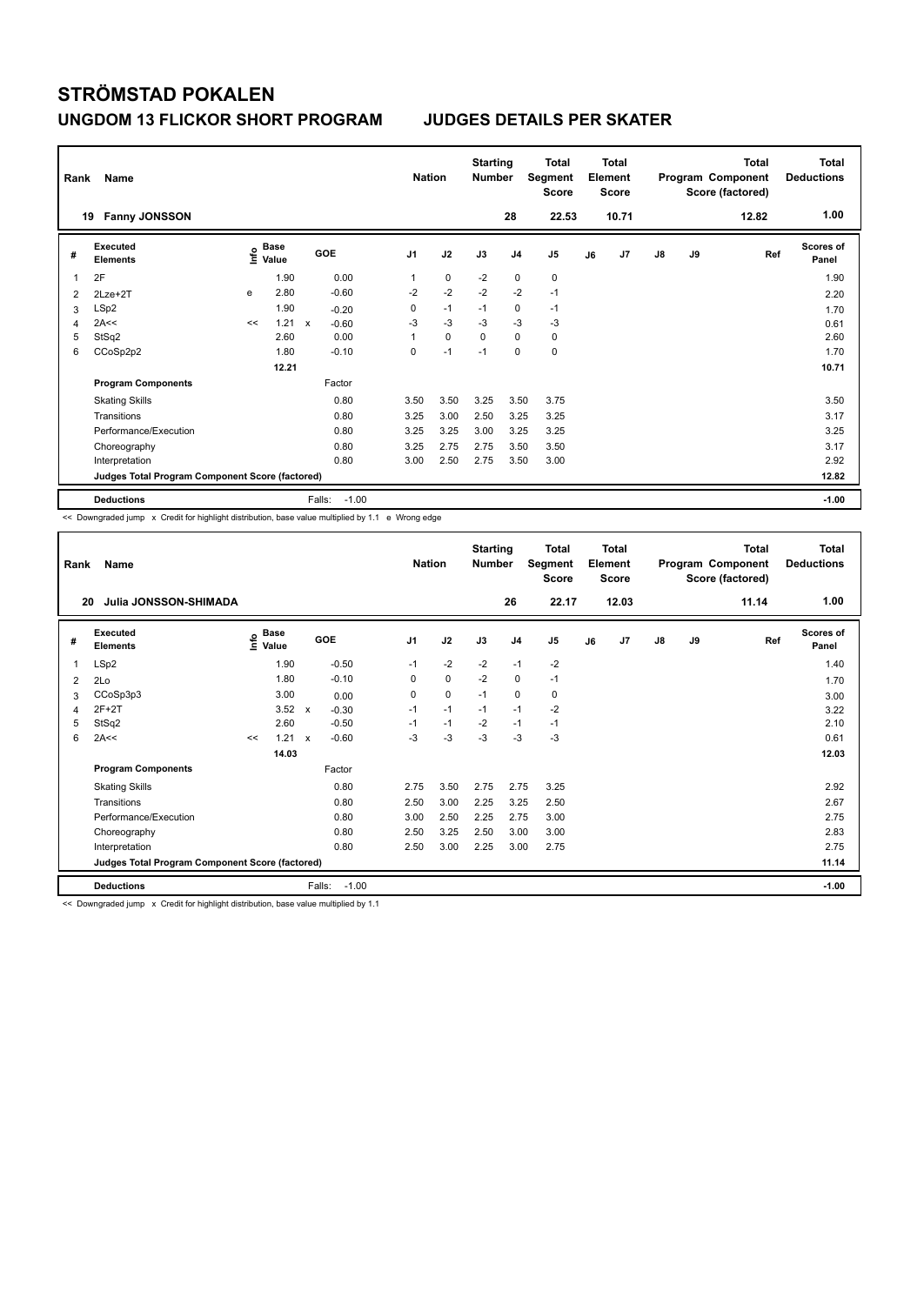| Rank<br>21 | Name<br>Kajsa MÅNSSON                           |      |                      |                         |                | <b>Nation</b>  | <b>Starting</b><br><b>Number</b> | 8              | <b>Total</b><br>Segment<br><b>Score</b><br>21.97 |    | <b>Total</b><br>Element<br><b>Score</b><br>11.45 |               |    | <b>Total</b><br>Program Component<br>Score (factored)<br>11.52 | Total<br><b>Deductions</b><br>1.00 |
|------------|-------------------------------------------------|------|----------------------|-------------------------|----------------|----------------|----------------------------------|----------------|--------------------------------------------------|----|--------------------------------------------------|---------------|----|----------------------------------------------------------------|------------------------------------|
|            |                                                 |      |                      |                         |                |                |                                  |                |                                                  |    |                                                  |               |    |                                                                |                                    |
| #          | Executed<br><b>Elements</b>                     | lnfo | <b>Base</b><br>Value | GOE                     | J <sub>1</sub> | J2             | J3                               | J <sub>4</sub> | J5                                               | J6 | J7                                               | $\mathsf{J}8$ | J9 | Ref                                                            | <b>Scores of</b><br>Panel          |
| 1          | 2A<<                                            | <<   | 1.10                 | $-0.60$                 | $-3$           | $-3$           | $-3$                             | $-3$           | $-3$                                             |    |                                                  |               |    |                                                                | 0.50                               |
| 2          | 2Lo                                             |      | 1.80                 | 0.00                    | 0              | $\mathbf{1}$   | $\mathbf 0$                      | $\mathbf 0$    | $\mathbf 0$                                      |    |                                                  |               |    |                                                                | 1.80                               |
| 3          | LSp3                                            |      | 2.40                 | 0.50                    | 1              | $\overline{2}$ | 0                                | $\mathbf{1}$   | $\mathbf{1}$                                     |    |                                                  |               |    |                                                                | 2.90                               |
| 4          | StSq1                                           |      | 1.80                 | 0.00                    | 0              | $\mathbf 0$    | $-1$                             | $\mathbf 0$    | $\mathbf 0$                                      |    |                                                  |               |    |                                                                | 1.80                               |
| 5          | $2Lz+2T<<$                                      | <<   | 2.75                 | $-0.90$<br>$\mathbf{x}$ | $-3$           | $-3$           | $-3$                             | $-2$           | $-3$                                             |    |                                                  |               |    |                                                                | 1.85                               |
| 6          | CCoSp3p3                                        |      | 3.00                 | $-0.40$                 | $-1$           | $\mathbf 0$    | $-2$                             | $-2$           | $-1$                                             |    |                                                  |               |    |                                                                | 2.60                               |
|            |                                                 |      | 12.85                |                         |                |                |                                  |                |                                                  |    |                                                  |               |    |                                                                | 11.45                              |
|            | <b>Program Components</b>                       |      |                      | Factor                  |                |                |                                  |                |                                                  |    |                                                  |               |    |                                                                |                                    |
|            | <b>Skating Skills</b>                           |      |                      | 0.80                    | 3.25           | 3.50           | 3.00                             | 2.50           | 3.25                                             |    |                                                  |               |    |                                                                | 3.17                               |
|            | Transitions                                     |      |                      | 0.80                    | 3.00           | 3.25           | 2.50                             | 2.50           | 3.00                                             |    |                                                  |               |    |                                                                | 2.83                               |
|            | Performance/Execution                           |      |                      | 0.80                    | 3.25           | 2.75           | 2.50                             | 2.50           | 3.25                                             |    |                                                  |               |    |                                                                | 2.83                               |
|            | Choreography                                    |      |                      | 0.80                    | 3.00           | 2.75           | 2.75                             | 2.75           | 3.50                                             |    |                                                  |               |    |                                                                | 2.83                               |
|            | Interpretation                                  |      |                      | 0.80                    | 3.00           | 2.75           | 2.50                             | 2.50           | 3.00                                             |    |                                                  |               |    |                                                                | 2.75                               |
|            | Judges Total Program Component Score (factored) |      |                      |                         |                |                |                                  |                |                                                  |    |                                                  |               |    |                                                                | 11.52                              |
|            | <b>Deductions</b>                               |      |                      | $-1.00$<br>Falls:       |                |                |                                  |                |                                                  |    |                                                  |               |    |                                                                | $-1.00$                            |

<< Downgraded jump x Credit for highlight distribution, base value multiplied by 1.1

| Rank           | Name                                            |    |                      |         | <b>Nation</b>  |      | <b>Starting</b><br><b>Number</b> |              | <b>Total</b><br>Segment<br>Score |    | Total<br>Element<br>Score |    |    | <b>Total</b><br>Program Component<br>Score (factored) | Total<br><b>Deductions</b> |
|----------------|-------------------------------------------------|----|----------------------|---------|----------------|------|----------------------------------|--------------|----------------------------------|----|---------------------------|----|----|-------------------------------------------------------|----------------------------|
| 22             | <b>Sigrid TELLISKIVI</b>                        |    |                      |         |                |      |                                  | 15           | 21.50                            |    | 9.10                      |    |    | 12.40                                                 | 0.00                       |
| #              | Executed<br><b>Elements</b>                     | ۴  | <b>Base</b><br>Value | GOE     | J <sub>1</sub> | J2   | J3                               | J4           | J <sub>5</sub>                   | J6 | J7                        | J8 | J9 | Ref                                                   | <b>Scores of</b><br>Panel  |
| 1              | 2A<<                                            | << | 1.10                 | $-0.60$ | $-3$           | $-3$ | $-3$                             | $-3$         | $-3$                             |    |                           |    |    |                                                       | 0.50                       |
| $\overline{2}$ | 2F<<                                            | << | 0.50                 | $-0.30$ | $-3$           | $-3$ | $-3$                             | $-3$         | $-3$                             |    |                           |    |    |                                                       | 0.20                       |
| 3              | CCoSp3p2                                        |    | 2.50                 | 0.00    | 0              | 0    | $-1$                             | 1            | 0                                |    |                           |    |    |                                                       | 2.50                       |
| 4              | 2Lz+2Lo<<                                       |    | 2.60                 | $-0.90$ | $-3$           | $-3$ | $-2$                             | $-3$         | $-3$                             |    |                           |    |    |                                                       | 1.70                       |
| 5              | StSq2                                           |    | 2.60                 | 0.00    | $-1$           | 0    | 0                                | $\mathbf{1}$ | 0                                |    |                           |    |    |                                                       | 2.60                       |
| 6              | LSp2                                            |    | 1.90                 | $-0.30$ | $-1$           | 0    | $-2$                             | $-1$         | $-1$                             |    |                           |    |    |                                                       | 1.60                       |
|                |                                                 |    | 11.20                |         |                |      |                                  |              |                                  |    |                           |    |    |                                                       | 9.10                       |
|                | <b>Program Components</b>                       |    |                      | Factor  |                |      |                                  |              |                                  |    |                           |    |    |                                                       |                            |
|                | <b>Skating Skills</b>                           |    |                      | 0.80    | 3.00           | 3.50 | 3.25                             | 3.50         | 3.50                             |    |                           |    |    |                                                       | 3.42                       |
|                | Transitions                                     |    |                      | 0.80    | 2.50           | 2.75 | 3.00                             | 3.50         | 3.25                             |    |                           |    |    |                                                       | 3.00                       |
|                | Performance/Execution                           |    |                      | 0.80    | 3.00           | 3.00 | 2.50                             | 3.00         | 3.25                             |    |                           |    |    |                                                       | 3.00                       |
|                | Choreography                                    |    |                      | 0.80    | 2.75           | 3.25 | 3.00                             | 3.50         | 3.50                             |    |                           |    |    |                                                       | 3.25                       |
|                | Interpretation                                  |    |                      | 0.80    | 2.75           | 2.75 | 2.50                             | 3.00         | 3.00                             |    |                           |    |    |                                                       | 2.83                       |
|                | Judges Total Program Component Score (factored) |    |                      |         |                |      |                                  |              |                                  |    |                           |    |    |                                                       | 12.40                      |
|                | <b>Deductions</b>                               |    |                      |         |                |      |                                  |              |                                  |    |                           |    |    |                                                       | 0.00                       |

<< Downgraded jump ! Not clear edge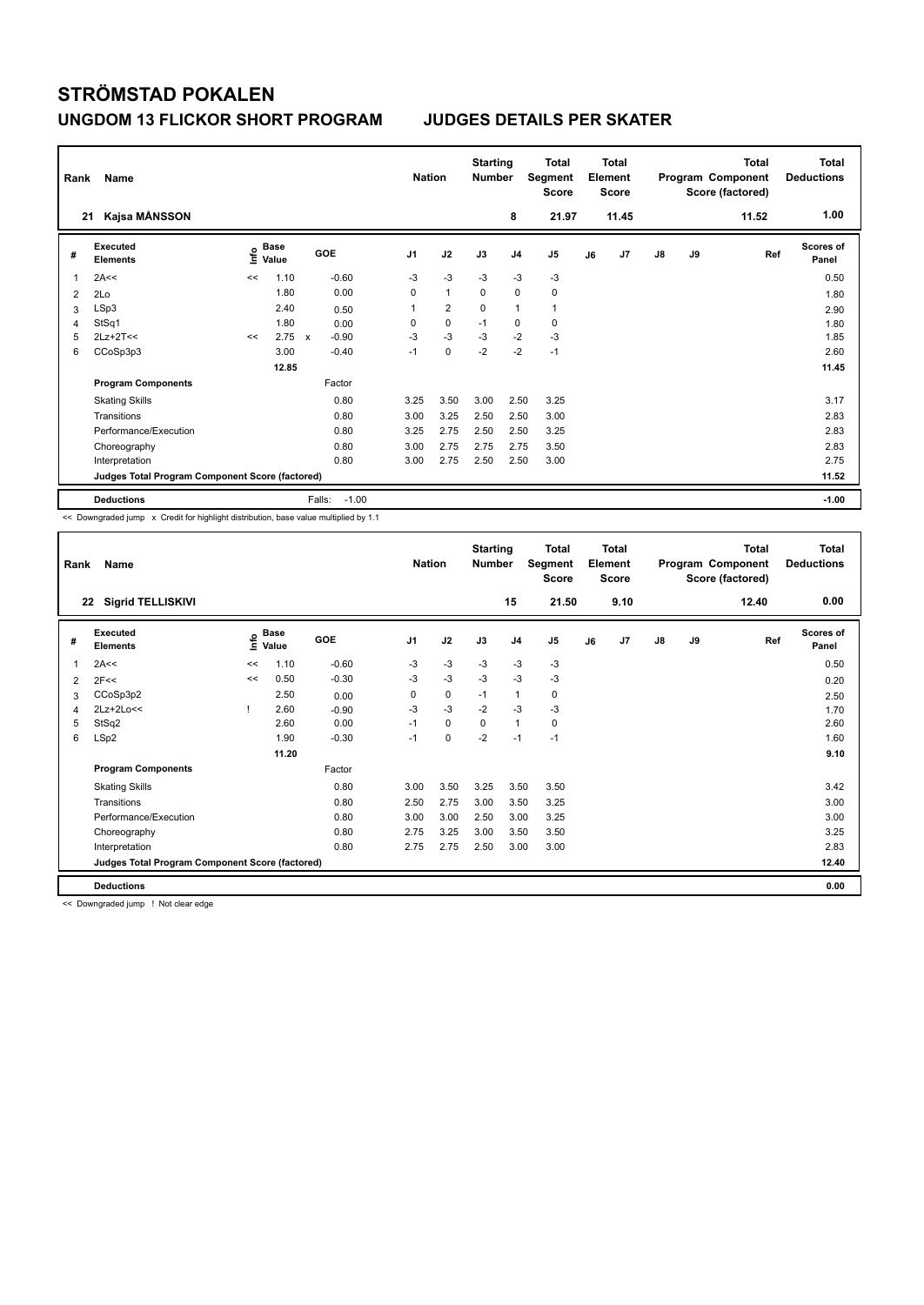| Rank | Name                                            |    |                                  |                   | <b>Nation</b>  |                | <b>Starting</b><br><b>Number</b> |                | <b>Total</b><br>Segment<br>Score |    | <b>Total</b><br>Element<br><b>Score</b> |    |    | <b>Total</b><br>Program Component<br>Score (factored) | <b>Total</b><br><b>Deductions</b> |
|------|-------------------------------------------------|----|----------------------------------|-------------------|----------------|----------------|----------------------------------|----------------|----------------------------------|----|-----------------------------------------|----|----|-------------------------------------------------------|-----------------------------------|
| 23   | <b>Hilda EVERTSSON</b>                          |    |                                  |                   |                |                |                                  | 18             | 21.47                            |    | 12.33                                   |    |    | 11.14                                                 | 2.00                              |
| #    | <b>Executed</b><br><b>Elements</b>              |    | <b>Base</b><br>e Base<br>⊆ Value | GOE               | J <sub>1</sub> | J2             | J3                               | J <sub>4</sub> | J5                               | J6 | J7                                      | J8 | J9 | Ref                                                   | Scores of<br>Panel                |
| 1    | LSp4                                            |    | 2.70                             | 0.83              | $\overline{2}$ | $\overline{2}$ | $\overline{1}$                   | $\overline{2}$ | $\mathbf{1}$                     |    |                                         |    |    |                                                       | 3.53                              |
| 2    | 2Lo                                             |    | 1.80                             | $-0.30$           | $-2$           | $\mathbf 0$    | $-1$                             | $-2$           | $\mathbf 0$                      |    |                                         |    |    |                                                       | 1.50                              |
| 3    | $2S+2T$                                         |    | 2.60                             | $-0.60$           | $-3$           | $-3$           | $-3$                             | $-3$           | $-3$                             |    |                                         |    |    |                                                       | 2.00                              |
| 4    | 2A<<                                            | << | 1.10                             | $-0.60$           | $-3$           | $-3$           | $-3$                             | $-3$           | $-3$                             |    |                                         |    |    |                                                       | 0.50                              |
| 5    | CCoSp3p4                                        |    | 3.50                             | $-0.10$           | 0              | $-1$           | $-1$                             | 0              | $\mathbf 0$                      |    |                                         |    |    |                                                       | 3.40                              |
| 6    | StSq1                                           |    | 1.80                             | $-0.40$           | 0              | $-2$           | $-2$                             | $-1$           | $-1$                             |    |                                         |    |    |                                                       | 1.40                              |
|      |                                                 |    | 13.50                            |                   |                |                |                                  |                |                                  |    |                                         |    |    |                                                       | 12.33                             |
|      | <b>Program Components</b>                       |    |                                  | Factor            |                |                |                                  |                |                                  |    |                                         |    |    |                                                       |                                   |
|      | <b>Skating Skills</b>                           |    |                                  | 0.80              | 3.00           | 3.00           | 2.75                             | 3.00           | 3.25                             |    |                                         |    |    |                                                       | 3.00                              |
|      | Transitions                                     |    |                                  | 0.80              | 2.50           | 2.25           | 2.50                             | 3.00           | 3.00                             |    |                                         |    |    |                                                       | 2.67                              |
|      | Performance/Execution                           |    |                                  | 0.80              | 3.00           | 2.25           | 2.50                             | 2.75           | 3.25                             |    |                                         |    |    |                                                       | 2.75                              |
|      | Choreography                                    |    |                                  | 0.80              | 2.75           | 2.50           | 2.75                             | 3.00           | 3.25                             |    |                                         |    |    |                                                       | 2.83                              |
|      | Interpretation                                  |    |                                  | 0.80              | 2.75           | 2.25           | 2.50                             | 2.75           | 2.75                             |    |                                         |    |    |                                                       | 2.67                              |
|      | Judges Total Program Component Score (factored) |    |                                  |                   |                |                |                                  |                |                                  |    |                                         |    |    |                                                       | 11.14                             |
|      | <b>Deductions</b>                               |    |                                  | $-2.00$<br>Falls: |                |                |                                  |                |                                  |    |                                         |    |    |                                                       | $-2.00$                           |

<< Downgraded jump

| Rank         | Name                                            |    |                                    |         | <b>Nation</b>  |      | <b>Starting</b><br><b>Number</b> |                | <b>Total</b><br>Segment<br><b>Score</b> |    | <b>Total</b><br>Element<br><b>Score</b> |    |    | <b>Total</b><br>Program Component<br>Score (factored) | <b>Total</b><br><b>Deductions</b> |
|--------------|-------------------------------------------------|----|------------------------------------|---------|----------------|------|----------------------------------|----------------|-----------------------------------------|----|-----------------------------------------|----|----|-------------------------------------------------------|-----------------------------------|
| 24           | Daniella WATANABE                               |    |                                    |         |                |      |                                  | 19             | 21.30                                   |    | 10.70                                   |    |    | 10.60                                                 | 0.00                              |
| #            | Executed<br><b>Elements</b>                     |    | <b>Base</b><br>$\frac{6}{5}$ Value | GOE     | J <sub>1</sub> | J2   | J3                               | J <sub>4</sub> | J <sub>5</sub>                          | J6 | J7                                      | J8 | J9 | Ref                                                   | Scores of<br>Panel                |
| $\mathbf{1}$ | $2F+2T$                                         |    | 3.20                               | $-0.10$ | 0              | $-1$ | $-1$                             | $\mathbf 0$    | 0                                       |    |                                         |    |    |                                                       | 3.10                              |
| 2            | 2Lo                                             |    | 1.80                               | $-0.30$ | $-1$           | $-1$ | $\mathbf 0$                      | $-2$           | $-1$                                    |    |                                         |    |    |                                                       | 1.50                              |
| 3            | CCoSp3p2                                        |    | 2.50                               | $-0.20$ | 0              | $-1$ | $-1$                             | $-1$           | 0                                       |    |                                         |    |    |                                                       | 2.30                              |
| 4            | 2A<<                                            | << | 1.10                               | $-0.60$ | $-3$           | $-3$ | $-3$                             | $-3$           | $-3$                                    |    |                                         |    |    |                                                       | 0.50                              |
| 5            | LSp2                                            |    | 1.90                               | $-0.30$ | $-1$           | $-1$ | $-1$                             | 0              | $-1$                                    |    |                                         |    |    |                                                       | 1.60                              |
| 6            | StSq1                                           |    | 1.80                               | $-0.10$ | $-1$           | $-1$ | $\mathbf 0$                      | $\mathbf 0$    | 0                                       |    |                                         |    |    |                                                       | 1.70                              |
|              |                                                 |    | 12.30                              |         |                |      |                                  |                |                                         |    |                                         |    |    |                                                       | 10.70                             |
|              | <b>Program Components</b>                       |    |                                    | Factor  |                |      |                                  |                |                                         |    |                                         |    |    |                                                       |                                   |
|              | <b>Skating Skills</b>                           |    |                                    | 0.80    | 2.75           | 3.25 | 2.75                             | 2.75           | 3.25                                    |    |                                         |    |    |                                                       | 2.92                              |
|              | Transitions                                     |    |                                    | 0.80    | 2.25           | 2.50 | 2.25                             | 2.75           | 2.75                                    |    |                                         |    |    |                                                       | 2.50                              |
|              | Performance/Execution                           |    |                                    | 0.80    | 2.50           | 2.75 | 2.50                             | 2.50           | 3.00                                    |    |                                         |    |    |                                                       | 2.58                              |
|              | Choreography                                    |    |                                    | 0.80    | 2.50           | 2.75 | 2.25                             | 3.00           | 3.25                                    |    |                                         |    |    |                                                       | 2.75                              |
|              | Interpretation                                  |    |                                    | 0.80    | 2.25           | 2.50 | 2.50                             | 2.50           | 2.50                                    |    |                                         |    |    |                                                       | 2.50                              |
|              | Judges Total Program Component Score (factored) |    |                                    |         |                |      |                                  |                |                                         |    |                                         |    |    |                                                       | 10.60                             |
|              | <b>Deductions</b>                               |    |                                    |         |                |      |                                  |                |                                         |    |                                         |    |    |                                                       | 0.00                              |

<< Downgraded jump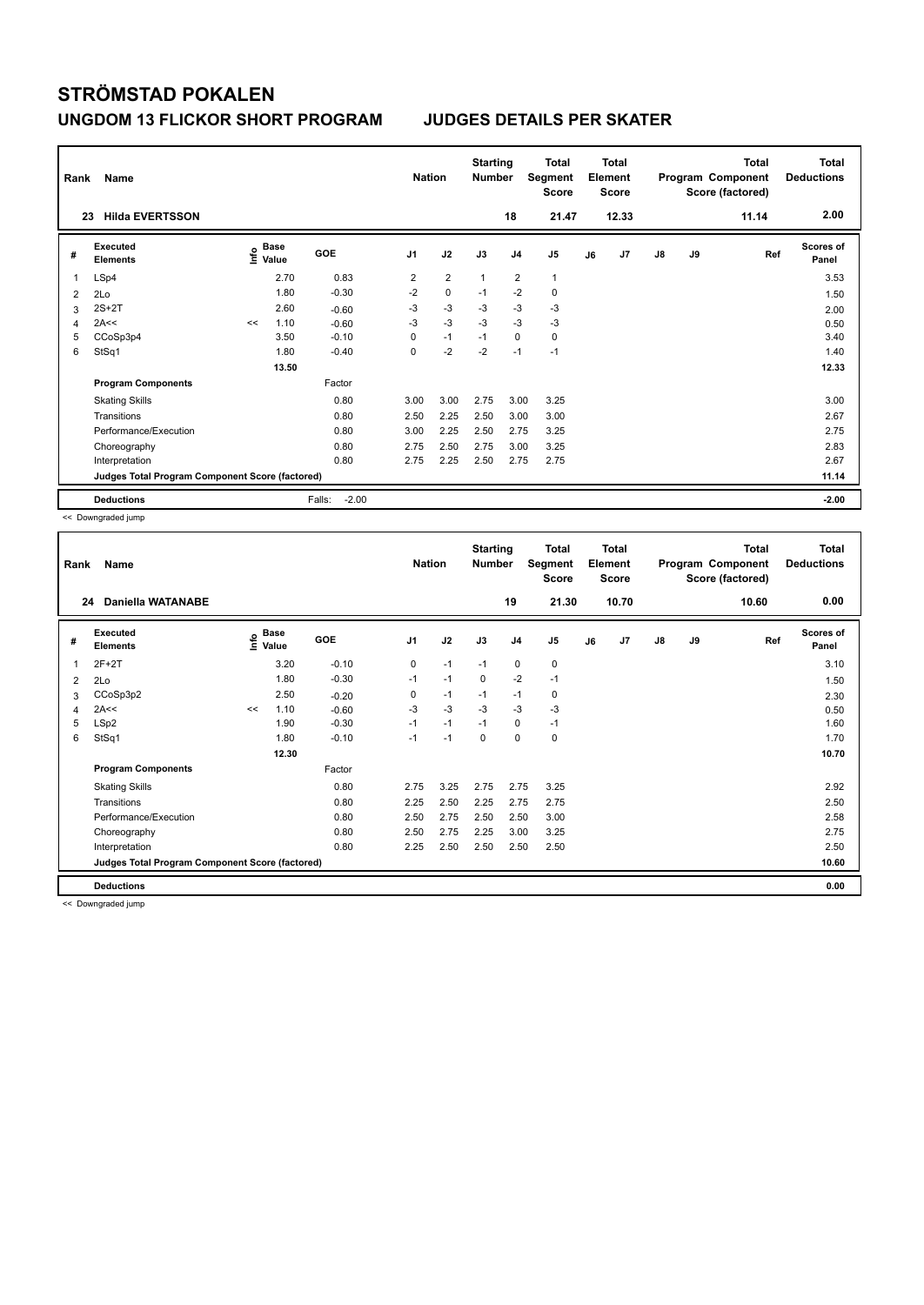| Rank<br>25                                      | <b>Name</b><br><b>Julia INGERSLEV</b> |         |                      |             |         | <b>Nation</b>  |             | <b>Starting</b><br><b>Number</b> | 20             | <b>Total</b><br>Segment<br><b>Score</b><br>21.21 |    | <b>Total</b><br>Element<br><b>Score</b><br>10.79 |               |    | <b>Total</b><br>Program Component<br>Score (factored)<br>11.42 | Total<br><b>Deductions</b><br>1.00 |
|-------------------------------------------------|---------------------------------------|---------|----------------------|-------------|---------|----------------|-------------|----------------------------------|----------------|--------------------------------------------------|----|--------------------------------------------------|---------------|----|----------------------------------------------------------------|------------------------------------|
| #                                               | Executed<br><b>Elements</b>           | lnfo    | <b>Base</b><br>Value | GOE         |         | J <sub>1</sub> | J2          | J3                               | J <sub>4</sub> | J <sub>5</sub>                                   | J6 | J7                                               | $\mathsf{J}8$ | J9 | Ref                                                            | <b>Scores of</b><br>Panel          |
| 1                                               | 2A<<                                  | <<      | 1.10                 |             | $-0.60$ | -3             | $-3$        | -3                               | $-3$           | $-3$                                             |    |                                                  |               |    |                                                                | 0.50                               |
| 2                                               | $2Lo+1Lo*$                            | $\star$ | 1.80                 |             | $-0.90$ | $-3$           | $-3$        | $-3$                             | $-3$           | $-3$                                             |    |                                                  |               |    |                                                                | 0.90                               |
| 3                                               | LSp3                                  |         | 2.40                 |             | $-0.30$ | $-1$           | $-1$        | $-2$                             | $-1$           | $-1$                                             |    |                                                  |               |    |                                                                | 2.10                               |
| 4                                               | StSq2                                 |         | 2.60                 |             | 0.00    | 0              | 0           | $-1$                             | 0              | 0                                                |    |                                                  |               |    |                                                                | 2.60                               |
| 5                                               | 2F                                    |         | 2.09                 | $\mathbf x$ | $-0.40$ | $-2$           | $-1$        | $-3$                             | $-1$           | $-1$                                             |    |                                                  |               |    |                                                                | 1.69                               |
| 6                                               | CCoSp3p4                              |         | 3.50                 |             | $-0.50$ | $-2$           | $\mathbf 0$ | $-2$                             | $-2$           | $-1$                                             |    |                                                  |               |    |                                                                | 3.00                               |
|                                                 |                                       |         | 13.49                |             |         |                |             |                                  |                |                                                  |    |                                                  |               |    |                                                                | 10.79                              |
|                                                 | <b>Program Components</b>             |         |                      |             | Factor  |                |             |                                  |                |                                                  |    |                                                  |               |    |                                                                |                                    |
|                                                 | <b>Skating Skills</b>                 |         |                      |             | 0.80    | 3.25           | 4.25        | 3.00                             | 2.75           | 3.25                                             |    |                                                  |               |    |                                                                | 3.17                               |
|                                                 | Transitions                           |         |                      |             | 0.80    | 2.75           | 3.50        | 2.25                             | 2.50           | 2.75                                             |    |                                                  |               |    |                                                                | 2.67                               |
|                                                 | Performance/Execution                 |         |                      |             | 0.80    | 3.25           | 3.50        | 2.50                             | 2.25           | 3.00                                             |    |                                                  |               |    |                                                                | 2.92                               |
|                                                 | Choreography                          |         |                      |             | 0.80    | 3.00           | 3.50        | 2.50                             | 2.75           | 2.75                                             |    |                                                  |               |    |                                                                | 2.83                               |
|                                                 | Interpretation                        |         |                      |             | 0.80    | 3.00           | 3.25        | 2.50                             | 2.50           | 2.50                                             |    |                                                  |               |    |                                                                | 2.67                               |
| Judges Total Program Component Score (factored) |                                       |         |                      |             |         |                |             |                                  |                |                                                  |    | 11.42                                            |               |    |                                                                |                                    |
|                                                 | <b>Deductions</b>                     |         |                      | Falls:      | $-1.00$ |                |             |                                  |                |                                                  |    |                                                  |               |    |                                                                | $-1.00$                            |

<< Downgraded jump \* Invalid element x Credit for highlight distribution, base value multiplied by 1.1

| Rank | Name                                            |    |                                    |              |         | <b>Nation</b>  |                         | <b>Starting</b><br><b>Number</b> |                | <b>Total</b><br>Segment<br><b>Score</b> | <b>Total</b><br>Element<br><b>Score</b> |       |               |    | <b>Total</b><br>Program Component<br>Score (factored) | <b>Total</b><br><b>Deductions</b> |
|------|-------------------------------------------------|----|------------------------------------|--------------|---------|----------------|-------------------------|----------------------------------|----------------|-----------------------------------------|-----------------------------------------|-------|---------------|----|-------------------------------------------------------|-----------------------------------|
| 26   | <b>Carolina OLSSON</b>                          |    |                                    |              |         |                |                         |                                  | 29             | 21.18                                   |                                         | 10.64 |               |    | 10.54                                                 | 0.00                              |
| #    | Executed<br><b>Elements</b>                     |    | <b>Base</b><br>$\frac{6}{5}$ Value | GOE          |         | J <sub>1</sub> | J2                      | J3                               | J <sub>4</sub> | J <sub>5</sub>                          | J6                                      | J7    | $\mathsf{J}8$ | J9 | Ref                                                   | Scores of<br>Panel                |
| 1    | CCoSp3p3                                        |    | 3.00                               |              | $-0.10$ | 0              | 0                       | $-1$                             | $-2$           | 0                                       |                                         |       |               |    |                                                       | 2.90                              |
| 2    | 2F                                              |    | 1.90                               |              | $-0.60$ | $-2$           | $-2$                    | $-3$                             | $-2$           | 0                                       |                                         |       |               |    |                                                       | 1.30                              |
| 3    | 2Lo+COMBO                                       |    | 1.80                               |              | $-0.90$ | $-3$           | $-2$                    | $-3$                             | $-3$           | $-3$                                    |                                         |       |               |    |                                                       | 0.90                              |
| 4    | StSq1                                           |    | 1.80                               |              | $-0.10$ | 0              | $-1$                    | $-1$                             | $\mathbf 0$    | 0                                       |                                         |       |               |    |                                                       | 1.70                              |
| 5    | 2A<<                                            | << | 1.21                               | $\mathbf{x}$ | $-0.60$ | $-3$           | $-3$                    | $-3$                             | $-3$           | $-3$                                    |                                         |       |               |    |                                                       | 0.61                              |
| 6    | LSp3                                            |    | 2.40                               |              | 0.83    | 1              | $\overline{\mathbf{c}}$ | 1                                | 2              | $\overline{\mathbf{c}}$                 |                                         |       |               |    |                                                       | 3.23                              |
|      |                                                 |    | 12.11                              |              |         |                |                         |                                  |                |                                         |                                         |       |               |    |                                                       | 10.64                             |
|      | <b>Program Components</b>                       |    |                                    |              | Factor  |                |                         |                                  |                |                                         |                                         |       |               |    |                                                       |                                   |
|      | <b>Skating Skills</b>                           |    |                                    |              | 0.80    | 2.50           | 3.25                    | 2.75                             | 2.50           | 3.00                                    |                                         |       |               |    |                                                       | 2.75                              |
|      | Transitions                                     |    |                                    |              | 0.80    | 2.25           | 2.75                    | 2.50                             | 2.50           | 2.75                                    |                                         |       |               |    |                                                       | 2.58                              |
|      | Performance/Execution                           |    |                                    |              | 0.80    | 2.50           | 3.00                    | 2.25                             | 2.75           | 3.00                                    |                                         |       |               |    |                                                       | 2.75                              |
|      | Choreography                                    |    |                                    |              | 0.80    | 2.25           | 2.75                    | 2.50                             | 2.75           | 3.00                                    |                                         |       |               |    |                                                       | 2.67                              |
|      | Interpretation                                  |    |                                    |              | 0.80    | 2.25           | 2.75                    | 2.25                             | 2.50           | 2.50                                    |                                         |       |               |    |                                                       | 2.42                              |
|      | Judges Total Program Component Score (factored) |    |                                    |              |         |                |                         |                                  |                |                                         |                                         |       |               |    |                                                       | 10.54                             |
|      | <b>Deductions</b>                               |    |                                    |              |         |                |                         |                                  |                |                                         |                                         |       |               |    |                                                       | 0.00                              |